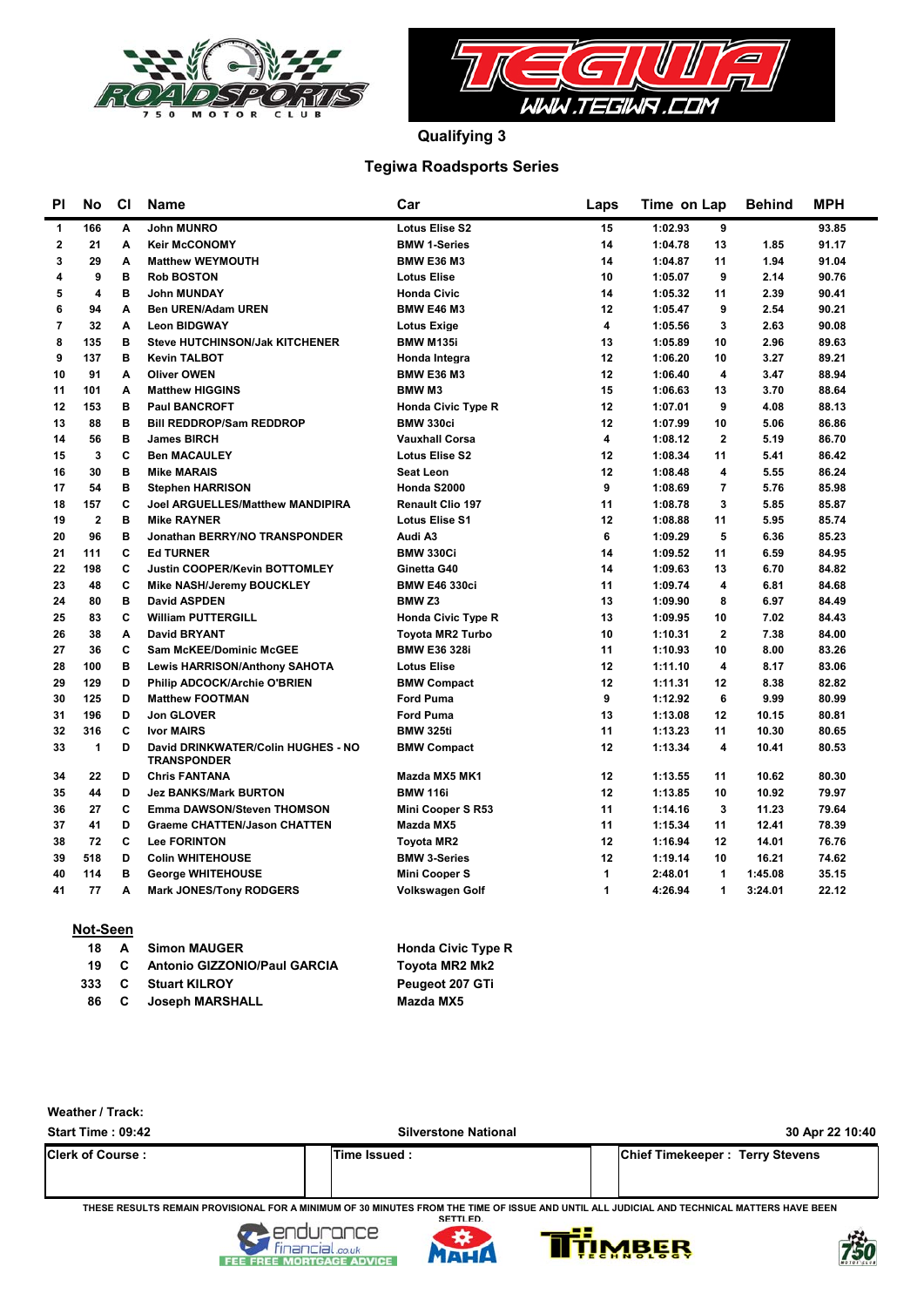## **Tegiwa Roadsports Series**

## **LAP TIMES - Qualifying 3**

| 1<br>$\overline{2}$<br>3<br>$\overline{\mathbf{4}}$<br>9<br>21<br>22<br>27<br>29<br>30 | <b>David DRINKWATER</b> |                                                                                             |                                    |                                    |                                    |                           |                              |                           |                                                               |                |                             |  |  |  |
|----------------------------------------------------------------------------------------|-------------------------|---------------------------------------------------------------------------------------------|------------------------------------|------------------------------------|------------------------------------|---------------------------|------------------------------|---------------------------|---------------------------------------------------------------|----------------|-----------------------------|--|--|--|
|                                                                                        | Lap<br>$1 \quad$<br>11  | $\sim$ 1<br>1:17.44<br>1:15.12                                                              | $\mathbf{2}$<br>1:14.32<br>1:15.12 | 3 <sup>1</sup><br>1:13.63          | $\overline{4}$<br>1:13.34          | 1:21.37                   | $5 \t\t 6 \t\t 7$<br>2:47.68 | 1:15.82                   | 8<br>1:15.00                                                  | 9<br>1:16.64   | 10<br>1:16.22               |  |  |  |
|                                                                                        |                         | <b>Mike RAYNER</b>                                                                          |                                    |                                    |                                    |                           |                              |                           |                                                               |                |                             |  |  |  |
|                                                                                        | Lap                     | $\blacktriangleleft$                                                                        | 2 <sup>1</sup>                     | $\mathbf{3}$                       | $\overline{4}$                     | 5 <sub>5</sub>            | 6                            | $\mathbf{7}$              | 8                                                             | 9              | 10                          |  |  |  |
|                                                                                        |                         |                                                                                             | 1:15.12                            | 1:11.48                            | 1:10.91  1:09.54                   |                           | 1:10.63                      | 1:10.64                   | 1:10.12                                                       | 1:10.23        | 1:11.49                     |  |  |  |
|                                                                                        | 11                      | 1:08.88                                                                                     | 1:09.44                            |                                    |                                    |                           |                              |                           |                                                               |                |                             |  |  |  |
|                                                                                        |                         | <b>Ben MACAULEY</b>                                                                         |                                    |                                    |                                    |                           |                              |                           |                                                               |                |                             |  |  |  |
|                                                                                        | Lap                     | $\sim$ 1                                                                                    | $\overline{\mathbf{2}}$            | $\overline{\mathbf{3}}$            | $\sim$ 4                           |                           | $5 \t\t 6 \t\t 7$            |                           | 8                                                             | 9              | $\overline{10}$             |  |  |  |
|                                                                                        | $1 \quad$               | 1:17.37                                                                                     | 1:11.78                            | 1:09.84                            | 1:09.37                            | 1:17.20                   | 2:58.83                      | 1:08.83                   | 1:09.01                                                       | 1:09.16        | 1:09.09                     |  |  |  |
|                                                                                        | 11                      | 1:08.34                                                                                     | 1:08.53                            |                                    |                                    |                           |                              |                           |                                                               |                |                             |  |  |  |
|                                                                                        |                         | <b>John MUNDAY</b>                                                                          |                                    |                                    |                                    |                           |                              |                           |                                                               |                |                             |  |  |  |
|                                                                                        | Lap                     | $\blacktriangleleft$                                                                        | 2 <sup>1</sup>                     | $\overline{\mathbf{3}}$            | $\overline{4}$                     | 5 <sub>1</sub>            | 6                            | 7                         | 8                                                             | 9              | 10                          |  |  |  |
|                                                                                        |                         |                                                                                             | 1:08.23                            | 1:07.76                            | 1:06.02                            | 1:06.70                   |                              |                           | 1:05.58                                                       | 1:05.55        | 1:05.41                     |  |  |  |
|                                                                                        | 11                      | 1:05.32                                                                                     | 1:06.21                            | 1:06.16                            | 1:07.22                            |                           |                              |                           |                                                               |                |                             |  |  |  |
|                                                                                        |                         | <b>Rob BOSTON</b>                                                                           |                                    |                                    |                                    |                           |                              |                           |                                                               |                |                             |  |  |  |
|                                                                                        | Lap                     | $\sim$ $\sim$ 1.                                                                            |                                    | $2 \t 3$                           | $\sim$ 4                           |                           | $5 \t\t 6 \t\t 7$            |                           | 8                                                             | 9              | $\overline{10}$             |  |  |  |
|                                                                                        | $1 \quad \Box$          | 1:11.86                                                                                     | 1:05.94                            | 1:05.30                            | 1:16.40                            | 1:05.85                   | 1:07.17                      | 1:20.51                   | 5:51.17                                                       | 1:05.07        | 1:18.08                     |  |  |  |
|                                                                                        |                         | <b>Keir McCONOMY</b>                                                                        |                                    |                                    |                                    |                           |                              |                           |                                                               |                |                             |  |  |  |
|                                                                                        | Lap<br>$1 \quad$        | $\sim$ $\sim$ 1<br>1:14.62                                                                  | 2 <sup>1</sup><br>1:08.68          | $\overline{\mathbf{3}}$<br>1:06.57 | $\overline{\mathbf{4}}$<br>1:05.73 | 5 <sub>5</sub><br>1:05.30 | 6 <sup>1</sup><br>1:17.05    | $\overline{7}$<br>2:35.94 | 8<br>1:05.17                                                  | 9<br>1:05.67   | 10<br>1:08.50               |  |  |  |
|                                                                                        | 11                      | 1:05.32                                                                                     | 1:07.19                            | 1:04.78                            | 1:06.92                            |                           |                              |                           |                                                               |                |                             |  |  |  |
|                                                                                        | <b>Chris FANTANA</b>    |                                                                                             |                                    |                                    |                                    |                           |                              |                           |                                                               |                |                             |  |  |  |
|                                                                                        | Lap                     | $\sim$ $\sim$ 1                                                                             |                                    | $2 \qquad \qquad 3$                | 4                                  | $5 -$                     | $\overline{\phantom{a}}$ 6   | $\overline{7}$            | 8                                                             | $\overline{9}$ | 10                          |  |  |  |
|                                                                                        | $1 \quad \Box$          | 1:16.70                                                                                     | 1:16.02                            | 1:14.54                            | 1:14.27                            | 1:14.65                   | 1:16.49                      | 1:19.77                   | 3:08.85                                                       | 1:14.34        | 1:13.80                     |  |  |  |
|                                                                                        | 11                      | 1:13.55                                                                                     | 1:13.74                            |                                    |                                    |                           |                              |                           |                                                               |                |                             |  |  |  |
|                                                                                        |                         | <b>Emma DAWSON</b>                                                                          |                                    |                                    |                                    |                           |                              |                           |                                                               |                |                             |  |  |  |
|                                                                                        | Lap                     | $1 \qquad 2 \qquad 3 \qquad 4 \qquad 5 \qquad 6 \qquad 7 \qquad 8 \qquad 9$                 |                                    |                                    |                                    |                           |                              |                           |                                                               |                | $\overline{\phantom{0}}$ 10 |  |  |  |
|                                                                                        |                         | 1   1:17.95   1:15.11   1:14.16   1:24.86   4:16.85   1:19.53   1:15.20   1:14.78   1:14.91 |                                    |                                    |                                    |                           |                              |                           |                                                               |                | 1:17.58                     |  |  |  |
|                                                                                        |                         | 11  1:17.43                                                                                 |                                    |                                    |                                    |                           |                              |                           |                                                               |                |                             |  |  |  |
|                                                                                        |                         | <b>Matthew WEYMOUTH</b>                                                                     |                                    |                                    |                                    |                           |                              |                           |                                                               |                |                             |  |  |  |
|                                                                                        |                         | Lap 1 2 3 4 5 6 7 8 9 10                                                                    |                                    |                                    |                                    |                           |                              |                           |                                                               |                |                             |  |  |  |
|                                                                                        |                         | 1 1:15.14                                                                                   | 1:10.79                            | 1:06.23                            |                                    |                           |                              |                           | 1:08.30  1:06.56  1:09.73  1:05.50  1:21.09                   |                | 2:10.23 1:05.23             |  |  |  |
|                                                                                        |                         | 11   1:04.87   1:05.48                                                                      |                                    | 1:08.21                            | 1:08.94                            |                           |                              |                           |                                                               |                |                             |  |  |  |
|                                                                                        |                         | <b>Mike MARAIS</b>                                                                          |                                    |                                    |                                    |                           |                              |                           |                                                               |                |                             |  |  |  |
|                                                                                        | Lap                     | $\sim$ $\sim$ 1                                                                             |                                    | $2 \t3 \t4$                        |                                    |                           |                              |                           | 5 6 7 8 9                                                     |                | $\overline{10}$             |  |  |  |
|                                                                                        |                         |                                                                                             | 1:13.74                            |                                    |                                    |                           |                              |                           | 1:12.13  1:08.48  1:10.50  1:08.50  1:10.74  1:13.97  1:08.77 |                | 1:08.50                     |  |  |  |
|                                                                                        |                         | 11   1:13.84                                                                                | 2:38.35                            |                                    |                                    |                           |                              |                           |                                                               |                |                             |  |  |  |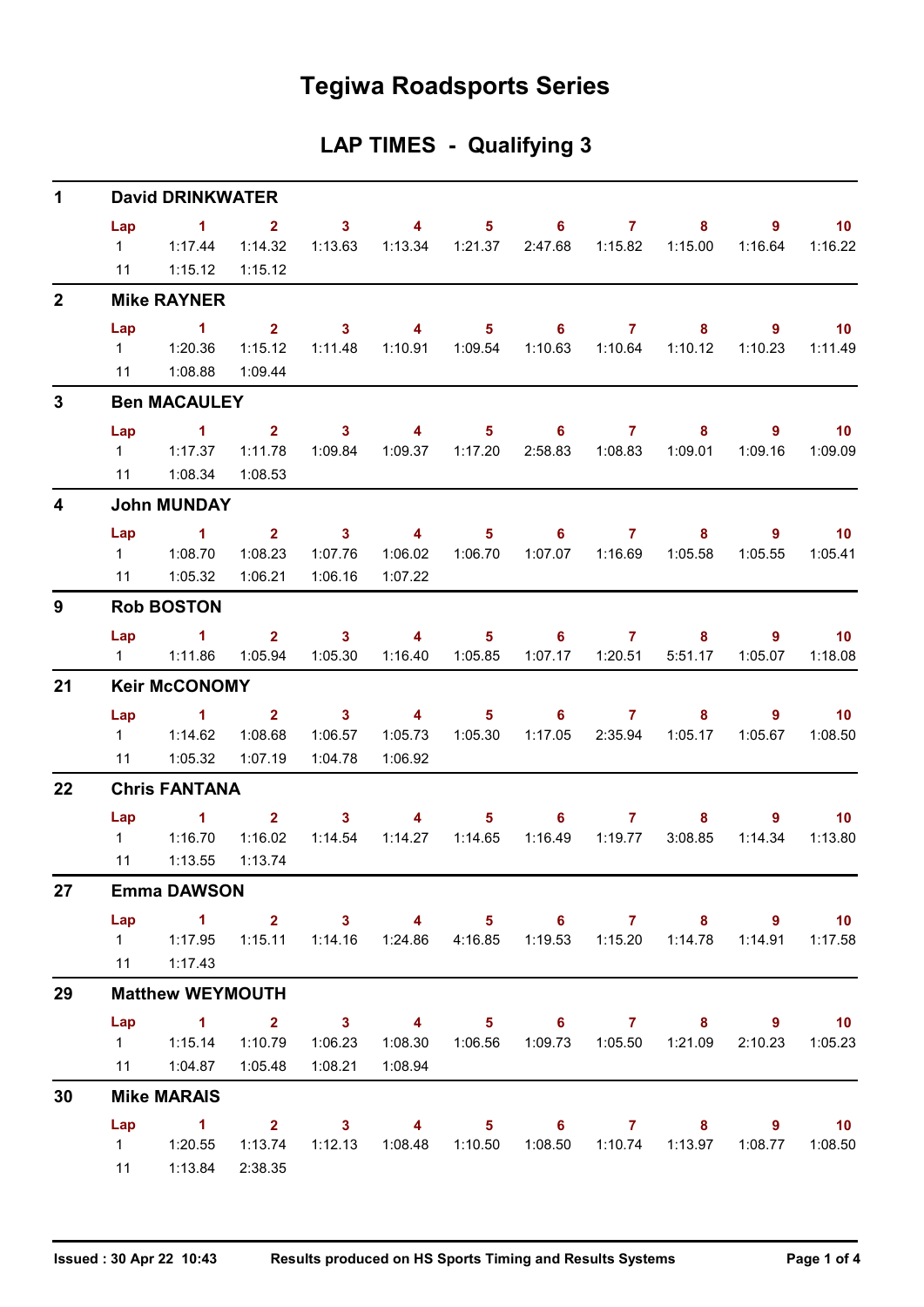| 32                   |                       | <b>Leon BIDGWAY</b>                                                                         |             |                  |                           |                                                                                 |  |                           |                        |                             |
|----------------------|-----------------------|---------------------------------------------------------------------------------------------|-------------|------------------|---------------------------|---------------------------------------------------------------------------------|--|---------------------------|------------------------|-----------------------------|
|                      | Lap                   | $1 \t2 \t3 \t4$                                                                             |             |                  |                           | $5 \t\t 6 \t\t 7 \t\t 8$                                                        |  |                           | $9^{\circ}$            | 10                          |
|                      | $1 \quad \Box$        | 1:16.71                                                                                     |             | 1:10.13  1:05.56 | 1:13.08                   |                                                                                 |  |                           |                        |                             |
| 36                   |                       | <b>Sam McKEE</b>                                                                            |             |                  |                           |                                                                                 |  |                           |                        |                             |
| 38<br>41<br>56<br>72 | Lap                   | $\sim$ 1                                                                                    |             | $2 \t 3$         | $\overline{4}$            | 5 6 7                                                                           |  | $8 -$                     |                        | $\overline{\phantom{0}}$ 10 |
|                      |                       |                                                                                             |             |                  |                           | 1:14.87  1:14.26  1:11.58  1:11.42  1:13.01  1:15.95                            |  | 1:16.12                   | 1:13.45                | 1:10.93                     |
|                      |                       | 11  1:30.21                                                                                 |             |                  |                           |                                                                                 |  |                           |                        |                             |
|                      |                       | <b>David BRYANT</b>                                                                         |             |                  |                           |                                                                                 |  |                           |                        |                             |
|                      | Lap<br>$1 \quad \Box$ | $\sim$ 1<br>1:15.22                                                                         | 1:10.31     |                  | 1:11.46  1:11.44  1:12.21 | $2 \qquad 3 \qquad 4 \qquad 5 \qquad 6 \qquad 7$                                |  | $8 -$<br>1:10.70          | - 9<br>1:12.24         | $\overline{10}$<br>1:48.50  |
|                      |                       | <b>Graeme CHATTEN</b>                                                                       |             |                  |                           |                                                                                 |  |                           |                        |                             |
|                      |                       |                                                                                             |             |                  |                           |                                                                                 |  |                           |                        |                             |
|                      |                       | $Lap$ 1                                                                                     | $2^{\circ}$ | 1:17.65  1:21.26 | 1:19.87  1:20.55          | 3 4 5 6 7 8                                                                     |  | 1:17.11  1:17.53  1:26.80 | $9^{\circ}$<br>2:46.09 | $\sim$ 10<br>1:15.87        |
|                      |                       | 11 1:15.34                                                                                  |             |                  |                           |                                                                                 |  |                           |                        |                             |
| 44                   |                       | <b>Jez BANKS</b>                                                                            |             |                  |                           |                                                                                 |  |                           |                        |                             |
|                      | Lap                   | $\sim$ $\sim$ 1                                                                             |             |                  |                           | 2 3 4 5 6 7 8                                                                   |  |                           |                        | $9 \t 10$                   |
|                      |                       | 1 1:19.12                                                                                   |             |                  |                           | 1:15.87  1:15.04  1:22.35  2:49.20  1:14.98  1:14.29  1:14.82                   |  |                           | 1:14.68                | 1:13.85                     |
|                      | 11                    | 1:14.08                                                                                     | 1:14.40     |                  |                           |                                                                                 |  |                           |                        |                             |
| 48                   |                       | <b>Mike NASH</b>                                                                            |             |                  |                           |                                                                                 |  |                           |                        |                             |
|                      | Lap                   | $\sim$ $\sim$ 1                                                                             |             |                  |                           | $2 \qquad 3 \qquad 4 \qquad 5 \qquad 6 \qquad 7$                                |  | $8 -$                     |                        | $9$ 10                      |
|                      | $1 \quad \Box$        | 1:16.56                                                                                     |             |                  |                           | 1:16.30  1:12.41  1:09.74  1:10.92  1:11.32  1:11.11  1:11.98                   |  |                           | 1:22.96                | 3:54.89                     |
|                      | 11                    | 1:17.99                                                                                     |             |                  |                           |                                                                                 |  |                           |                        |                             |
| 54                   |                       | <b>Stephen HARRISON</b>                                                                     |             |                  |                           |                                                                                 |  |                           |                        |                             |
|                      |                       | Lap 1 2 3 4 5 6 7                                                                           |             |                  |                           |                                                                                 |  |                           | $8 - 1$<br>9           | 10                          |
|                      |                       | 1   1:10.29   1:09.79                                                                       |             | 1:09.88          |                           |                                                                                 |  | 1:12.10  1:08.69  1:09.30 | 1:09.88                |                             |
|                      |                       | <b>James BIRCH</b>                                                                          |             |                  |                           |                                                                                 |  |                           |                        |                             |
|                      |                       | Lap $\begin{array}{ccc} 1 & 2 \end{array}$<br>1   1:15.61   1:08.12   1:09.40   6:15.22     |             |                  |                           | 3 4 5 6 7 8                                                                     |  |                           | 9                      | 10 <sup>°</sup>             |
|                      |                       | <b>Lee FORINTON</b>                                                                         |             |                  |                           |                                                                                 |  |                           |                        |                             |
|                      | Lap                   | 1 2 3 4 5 6 7 8 9                                                                           |             |                  |                           |                                                                                 |  |                           |                        |                             |
|                      |                       | 1   1:22.97   1:18.31   1:17.73   1:19.12   1:24.29   1:19.60   1:18.78   1:22.75   1:25.60 |             |                  |                           |                                                                                 |  |                           |                        | $\sim$ 10<br>1:18.61        |
|                      |                       | 11 1:19.29                                                                                  | 1:16.94     |                  |                           |                                                                                 |  |                           |                        |                             |
| 77                   |                       | <b>Mark JONES</b>                                                                           |             |                  |                           |                                                                                 |  |                           |                        |                             |
|                      |                       | Lap 1 2 3 4 5 6 7 8                                                                         |             |                  |                           |                                                                                 |  |                           | 9                      | 10                          |
|                      |                       | 1 4:26.94                                                                                   |             |                  |                           |                                                                                 |  |                           |                        |                             |
| 80                   |                       | <b>David ASPDEN</b>                                                                         |             |                  |                           |                                                                                 |  |                           |                        |                             |
|                      | Lap                   | 1 2 3 4 5 6 7 8 9 10                                                                        |             |                  |                           |                                                                                 |  |                           |                        |                             |
|                      |                       |                                                                                             |             |                  |                           | 1:13.66  1:12.64  1:12.18  1:11.30  1:11.07  1:10.52  1:09.90  1:25.48  1:12.55 |  |                           |                        |                             |
|                      |                       | 11 1:13.38                                                                                  | 1:11.66     | 1:13.07          |                           |                                                                                 |  |                           |                        |                             |
| 83                   |                       | <b>William PUTTERGILL</b>                                                                   |             |                  |                           |                                                                                 |  |                           |                        |                             |
|                      | Lap                   | 1 2 3 4 5 6 7 8 9 10<br>1 1:17.45                                                           | 1:12.87     | 1:13.13          |                           | 1:10.76  1:14.58  1:10.81  1:11.97  1:10.73  1:12.12  1:09.95                   |  |                           |                        |                             |
|                      |                       | 11  1:10.32  1:11.21                                                                        |             | 1:12.34          |                           |                                                                                 |  |                           |                        |                             |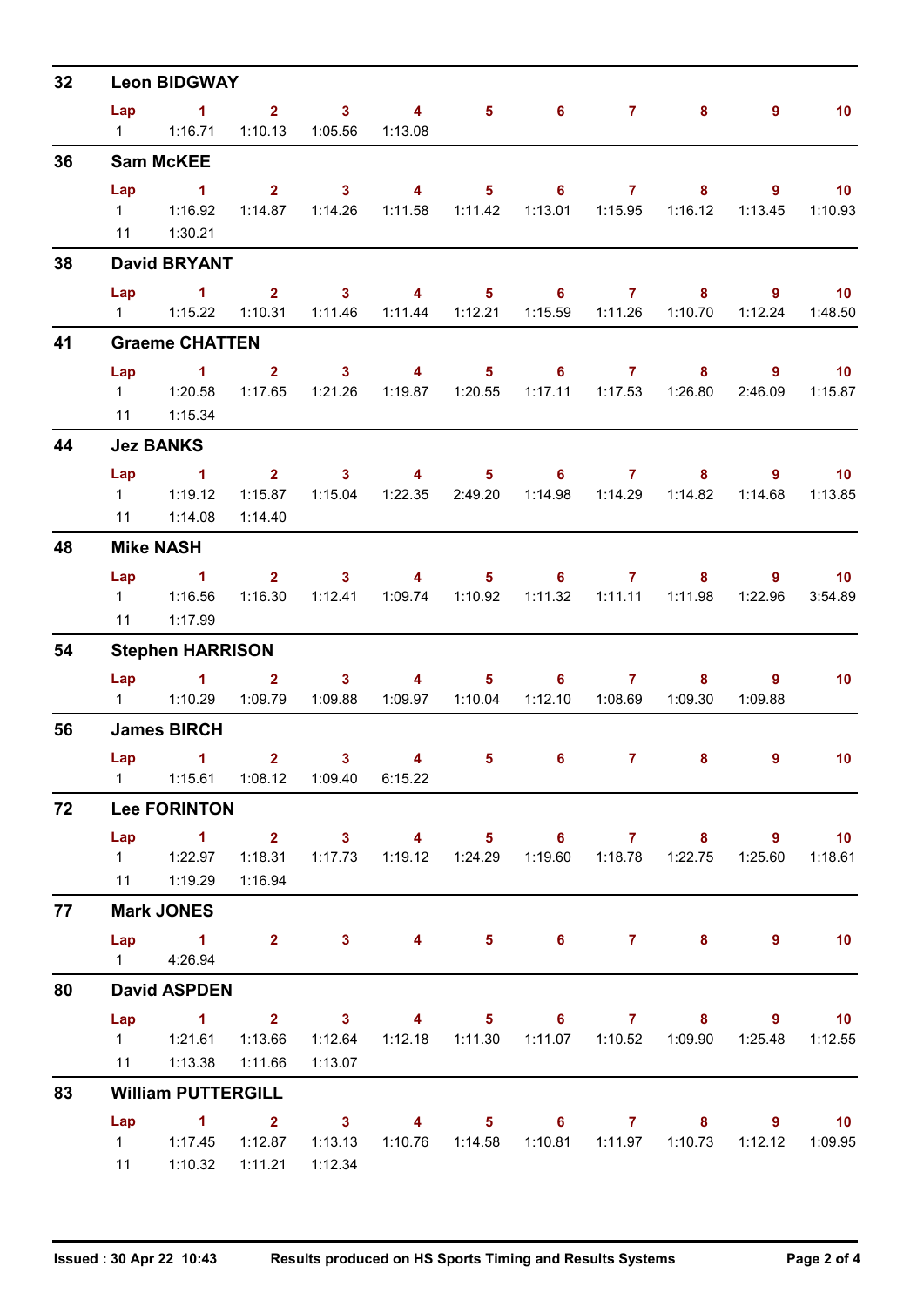| 88  |                       | <b>Bill REDDROP</b>                                             |                                          |                                    |                                                      |                             |                                             |                                                                                                                                                                                                                                                                                                                                                                                                   |         | 9<br>1:08.56<br>9<br>1:25.66<br>- 9<br>1:05.47<br>9<br>9<br>1:12.04<br>9<br>1:06.77<br>9<br>1:10.80<br>9<br>9<br>7:01.02<br>$9^{\circ}$<br>1:15.70<br>9 <sup>°</sup><br>1:07.35<br>$8 -$<br>$9^{\circ}$ |                              |  |
|-----|-----------------------|-----------------------------------------------------------------|------------------------------------------|------------------------------------|------------------------------------------------------|-----------------------------|---------------------------------------------|---------------------------------------------------------------------------------------------------------------------------------------------------------------------------------------------------------------------------------------------------------------------------------------------------------------------------------------------------------------------------------------------------|---------|---------------------------------------------------------------------------------------------------------------------------------------------------------------------------------------------------------|------------------------------|--|
|     | Lap<br>$1 \quad \Box$ | $\sim$ 1<br>1:16.25                                             | 1:11.33                                  | $2 \t 3$<br>1:08.88                | $\overline{4}$                                       |                             |                                             |                                                                                                                                                                                                                                                                                                                                                                                                   | 8       |                                                                                                                                                                                                         | $\overline{10}$<br>1:07.99   |  |
|     | 11                    | 1:08.56                                                         | 1:14.42                                  |                                    |                                                      |                             |                                             | $5 \t\t 6 \t\t 7$<br>5 6 7 8<br>2 3 4 5 6 7<br>8<br>1:08.28  1:05.65  1:09.94<br>$\overline{7}$<br>8<br>$5 \t\t 6 \t\t 7$<br>8<br>1:11.10  1:11.77  1:16.13  1:15.31  1:12.49<br>4 5 6 7<br>8 <sup>°</sup><br>1:09.02  1:07.50  1:07.93<br>$6\qquad 7$<br>8<br>1:10.83  1:11.51  1:10.89  1:10.59<br>$5 \t\t 6 \t\t 7$<br>8 <sup>1</sup><br>$5 \t\t 6 \t\t 7$<br>8<br>1:12.92  1:18.78<br>1:23.36 |         |                                                                                                                                                                                                         |                              |  |
| 91  | Lap                   | <b>Oliver OWEN</b><br>$\sim$ $\sim$ 1                           |                                          | 3 <sup>1</sup>                     | $\overline{4}$                                       |                             |                                             |                                                                                                                                                                                                                                                                                                                                                                                                   |         |                                                                                                                                                                                                         | $\blacksquare$ 10            |  |
|     |                       | 1 1:16.59<br>11  1:07.96                                        | $2^{\circ}$<br>1:14.91                   | 1:09.47  1:07.18                   |                                                      |                             |                                             |                                                                                                                                                                                                                                                                                                                                                                                                   |         |                                                                                                                                                                                                         | 4:12.74                      |  |
| 94  |                       | <b>Ben UREN</b>                                                 |                                          |                                    |                                                      |                             |                                             |                                                                                                                                                                                                                                                                                                                                                                                                   |         |                                                                                                                                                                                                         |                              |  |
|     | Lap                   | $\sim$ 1                                                        |                                          |                                    |                                                      |                             |                                             |                                                                                                                                                                                                                                                                                                                                                                                                   |         |                                                                                                                                                                                                         | $\blacksquare$ 10            |  |
|     |                       | 1 1:15.60<br>11 4:10.77                                         | 1:08.76<br>1:07.43                       | 1:07.33                            | 1:08.52                                              | 1:05.61                     |                                             |                                                                                                                                                                                                                                                                                                                                                                                                   |         |                                                                                                                                                                                                         | 1:18.90                      |  |
| 96  |                       | <b>Jonathan BERRY</b>                                           |                                          |                                    |                                                      |                             |                                             |                                                                                                                                                                                                                                                                                                                                                                                                   |         |                                                                                                                                                                                                         |                              |  |
|     | Lap                   | $\sim$ 1<br>1   1:14.94   1:11.98   1:11.99   1:09.60   1:09.29 |                                          | $2 \qquad \qquad 3$                | $\sim$ 4                                             | 5 <sub>1</sub>              | $\overline{\phantom{0}}$ 6<br>1:11.59       |                                                                                                                                                                                                                                                                                                                                                                                                   |         |                                                                                                                                                                                                         | 10                           |  |
| 100 | <b>Lewis HARRISON</b> |                                                                 |                                          |                                    |                                                      |                             |                                             |                                                                                                                                                                                                                                                                                                                                                                                                   |         |                                                                                                                                                                                                         |                              |  |
|     | Lap                   | $1 \t 2 \t 3$<br>1 1:18.60<br>11 2:24.69                        | 1:13.03<br>1:11.23                       | 1:13.55                            | $\overline{4}$                                       |                             |                                             |                                                                                                                                                                                                                                                                                                                                                                                                   |         |                                                                                                                                                                                                         | 10<br>1:17.86                |  |
| 101 |                       | <b>Matthew HIGGINS</b>                                          |                                          |                                    |                                                      |                             |                                             |                                                                                                                                                                                                                                                                                                                                                                                                   |         |                                                                                                                                                                                                         |                              |  |
|     | Lap                   | $\sim$ 1 $\sim$ 2                                               |                                          | $\overline{\mathbf{3}}$            |                                                      |                             |                                             |                                                                                                                                                                                                                                                                                                                                                                                                   |         |                                                                                                                                                                                                         | $\overline{10}$              |  |
|     | 11                    | 1 1:16.09<br>1:10.31                                            | 1:11.75<br>1:08.09                       | 1:12.39<br>1:06.63                 | 1:07.47                                              | 1:09.84  1:08.70<br>1:07.08 |                                             |                                                                                                                                                                                                                                                                                                                                                                                                   |         |                                                                                                                                                                                                         | 1:08.07                      |  |
| 111 |                       | <b>Ed TURNER</b>                                                |                                          |                                    |                                                      |                             |                                             |                                                                                                                                                                                                                                                                                                                                                                                                   |         |                                                                                                                                                                                                         |                              |  |
|     | Lap<br>11             | $\sim$ $\sim$ 1<br>1 1:18.78<br>1:09.52                         | 1:13.76<br>1:09.93                       | $2^2$ 3<br>1:11.18<br>1:09.79      | $\sim$ 4<br>1:10.57<br>1:09.89                       | 5 <sub>1</sub>              |                                             |                                                                                                                                                                                                                                                                                                                                                                                                   |         |                                                                                                                                                                                                         | $\blacksquare$ 10<br>1:09.86 |  |
| 114 |                       | <b>George WHITEHOUSE</b>                                        |                                          |                                    |                                                      |                             |                                             |                                                                                                                                                                                                                                                                                                                                                                                                   |         |                                                                                                                                                                                                         |                              |  |
|     | Lap                   | $\sim$ 1<br>1 2:48.01                                           | 2 <sup>1</sup>                           |                                    | $3 \t 4$                                             |                             |                                             |                                                                                                                                                                                                                                                                                                                                                                                                   |         |                                                                                                                                                                                                         | 10                           |  |
| 125 |                       | <b>Matthew FOOTMAN</b>                                          |                                          |                                    |                                                      |                             |                                             |                                                                                                                                                                                                                                                                                                                                                                                                   |         |                                                                                                                                                                                                         |                              |  |
|     | Lap                   | $\sim$ $\sim$ $\sim$ $\sim$ $\sim$ $\sim$                       | $\overline{\mathbf{2}}$                  | $\overline{\mathbf{3}}$            | $\overline{4}$                                       | 1:12.98                     |                                             |                                                                                                                                                                                                                                                                                                                                                                                                   |         |                                                                                                                                                                                                         | 10                           |  |
| 129 |                       | <b>Philip ADCOCK</b>                                            |                                          |                                    |                                                      |                             |                                             |                                                                                                                                                                                                                                                                                                                                                                                                   |         |                                                                                                                                                                                                         |                              |  |
|     | $1 \quad \Box$        | Lap 1 2 3 4 5 6 7 8<br>1:16.77                                  | 1:14.47                                  |                                    | 1:14.47  1:13.31  1:15.19  1:17.25  1:18.28  2:49.82 |                             |                                             |                                                                                                                                                                                                                                                                                                                                                                                                   |         |                                                                                                                                                                                                         | $\overline{10}$<br>1:12.37   |  |
|     | 11                    | 1:13.64                                                         | 1:11.31                                  |                                    |                                                      |                             |                                             |                                                                                                                                                                                                                                                                                                                                                                                                   |         |                                                                                                                                                                                                         |                              |  |
| 135 |                       | <b>Steve HUTCHINSON</b>                                         |                                          |                                    |                                                      |                             |                                             |                                                                                                                                                                                                                                                                                                                                                                                                   |         |                                                                                                                                                                                                         |                              |  |
|     | Lap                   | 1 1:14.81                                                       | $\overline{1}$ $\overline{2}$<br>1:10.11 | $\overline{\mathbf{3}}$<br>1:07.74 | $\overline{\mathbf{4}}$                              | $5 -$                       | 1:06.41  1:07.58  1:07.75  1:08.55  1:11.28 | $6\qquad 7$                                                                                                                                                                                                                                                                                                                                                                                       | $8 -$   |                                                                                                                                                                                                         | $\overline{10}$<br>1:05.89   |  |
|     | 11                    | 1:06.58                                                         | 1:06.19                                  | 1:12.55                            |                                                      |                             |                                             |                                                                                                                                                                                                                                                                                                                                                                                                   |         |                                                                                                                                                                                                         |                              |  |
| 137 | Lap                   | <b>Kevin TALBOT</b><br>$\sim$ 1                                 | $2^{\circ}$                              | $\overline{\mathbf{3}}$            | $\overline{\mathbf{4}}$                              |                             | $5 \t\t 6 \t\t 7$                           |                                                                                                                                                                                                                                                                                                                                                                                                   |         |                                                                                                                                                                                                         | $\overline{10}$              |  |
|     | $1 \quad$<br>11       | 1:16.85<br>1:08.64                                              | 1:09.71<br>1:06.39                       | 1:07.38                            | 1:08.87  1:17.08                                     |                             |                                             | 2:27.08 1:07.34                                                                                                                                                                                                                                                                                                                                                                                   | 1:08.32 | 1:06.42                                                                                                                                                                                                 | 1:06.20                      |  |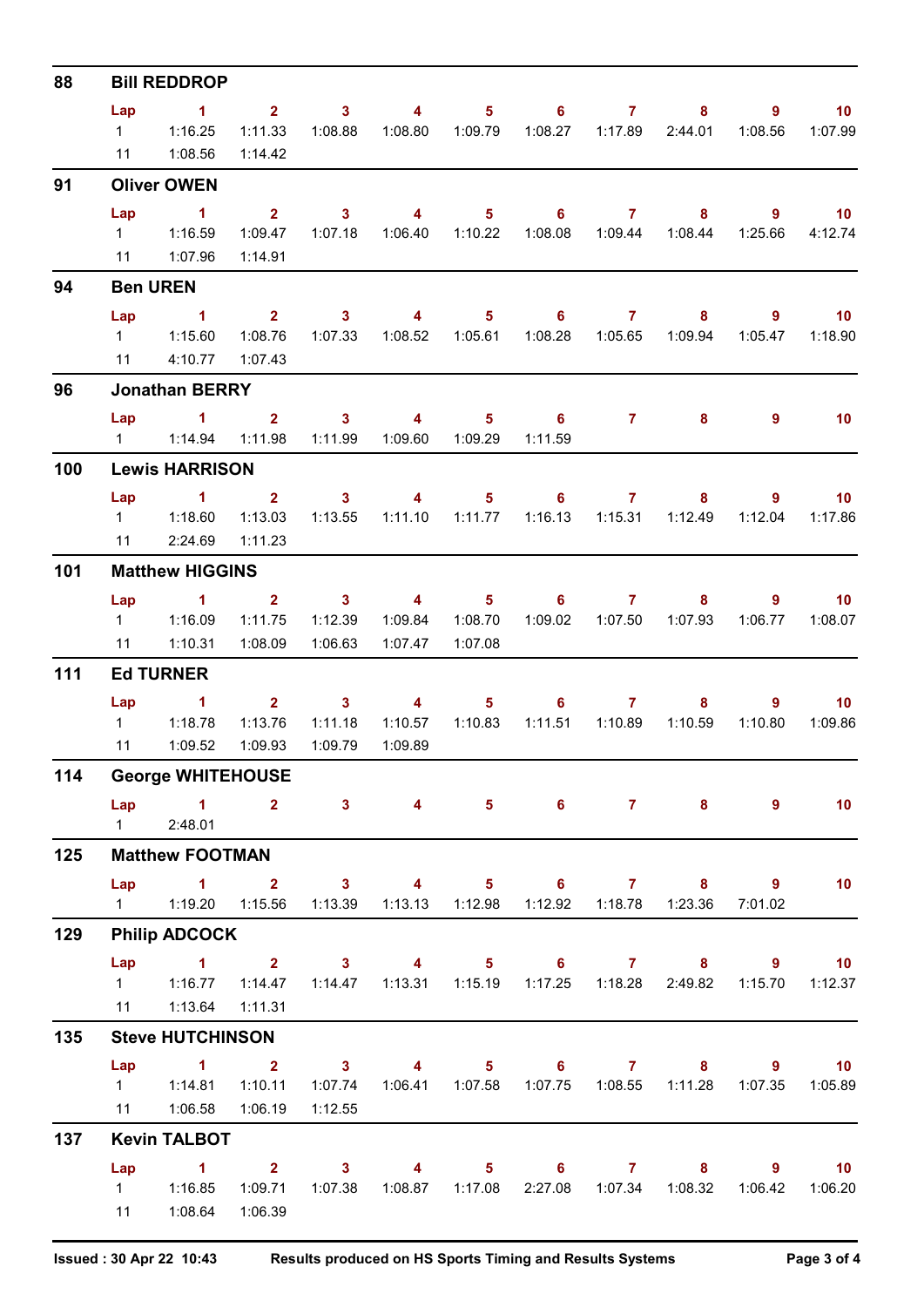| 153<br>157<br>166<br>196<br>198<br>316<br>518 | <b>Paul BANCROFT</b>   |                                    |                         |                         |                         |                            |                            |                     |                                             |                |                          |  |  |
|-----------------------------------------------|------------------------|------------------------------------|-------------------------|-------------------------|-------------------------|----------------------------|----------------------------|---------------------|---------------------------------------------|----------------|--------------------------|--|--|
|                                               | Lap                    | $\sim$ 1                           | 2 <sup>7</sup>          | $\overline{\mathbf{3}}$ | $\overline{\mathbf{4}}$ | 5 <sub>1</sub>             |                            | $6 \overline{7}$    | 8                                           | $\overline{9}$ | $\overline{10}$          |  |  |
|                                               | $1 \quad \blacksquare$ | 1:14.56                            | 1:11.27                 | 1:08.16                 | 1:09.88                 | 1:17.23                    |                            | 1:19.59   1:09.45   | 1:07.68                                     | 1:07.01        | 1:07.11                  |  |  |
|                                               |                        | 11  1:08.16                        | 1:23.12                 |                         |                         |                            |                            |                     |                                             |                |                          |  |  |
|                                               |                        | <b>Joel ARGUELLES</b>              |                         |                         |                         |                            |                            |                     |                                             |                |                          |  |  |
|                                               | Lap                    | $\sim$ $\sim$ $\sim$ $\sim$ $\sim$ | 2 <sup>1</sup>          | $\overline{\mathbf{3}}$ | $\overline{\mathbf{4}}$ | $5 -$                      |                            | $6 \overline{7}$    | $8\phantom{1}$                              | $9^{\circ}$    | 10                       |  |  |
|                                               | $1 \quad$              | 1:09.62                            | 1:09.28                 | 1:08.78                 | 1:20.07                 | 3:42.44                    |                            | 1:12.81  1:10.59    | 1:10.03                                     | 1:10.09        | 1:10.89                  |  |  |
|                                               |                        | 11 1:11.52                         |                         |                         |                         |                            |                            |                     |                                             |                |                          |  |  |
|                                               |                        | <b>John MUNRO</b>                  |                         |                         |                         |                            |                            |                     |                                             |                |                          |  |  |
|                                               | Lap                    | $\sim$ 1                           | $\overline{\mathbf{2}}$ |                         | $3 \t 4$                | $\sim$ 5 $\sim$            |                            | $6 \qquad \qquad 7$ | 8 <sup>1</sup>                              | $9^{\circ}$    | $\overline{10}$          |  |  |
|                                               |                        | $1 \t 1:07.01$                     | 1:04.41                 | 1:05.70                 | 1:06.57                 | 1:04.44                    |                            |                     | 1:06.68  1:03.65  1:06.88                   | 1:02.93        | 1:06.23                  |  |  |
|                                               | 11                     | 1:08.23                            | 1:05.04                 | 1:04.62                 | 1:03.87                 | 1:06.91                    |                            |                     |                                             |                |                          |  |  |
|                                               |                        | <b>Jon GLOVER</b>                  |                         |                         |                         |                            |                            |                     |                                             |                |                          |  |  |
|                                               |                        | Lap 1                              | $2^{\circ}$             | $\overline{\mathbf{3}}$ | $\overline{\mathbf{4}}$ | $\overline{\phantom{0}}$ 5 | $\overline{\phantom{a}}$ 6 | $\overline{7}$      | 8                                           | 9              | $\overline{\mathbf{10}}$ |  |  |
|                                               |                        | $1 \t 1:22.23$                     | 1:19.58                 | 1:15.25                 |                         |                            |                            |                     | 1:16.07  1:14.71  1:14.25  1:13.79  1:14.11 | 1:14.34        | 1:13.26                  |  |  |
|                                               |                        | 11  1:14.23                        | 1:13.08                 | 1:15.56                 |                         |                            |                            |                     |                                             |                |                          |  |  |
|                                               | <b>Justin COOPER</b>   |                                    |                         |                         |                         |                            |                            |                     |                                             |                |                          |  |  |
|                                               | Lap                    | $\sim$ 1                           | 2 <sub>2</sub>          | $\sim$ 3                | $\sim$ 4                |                            | $5 \t\t 6 \t\t 7$          |                     | 8                                           | 9              | 10                       |  |  |
|                                               |                        | 1   1:16.70                        | 1:13.76                 | 1:12.14                 | 1:10.49                 |                            |                            |                     | 1:11.07  1:10.84  1:13.43  1:11.09          | 1:20.54        | 1:29.96                  |  |  |
|                                               | 11                     | 1:11.31                            | 1:10.39                 | 1:09.63                 | 1:12.11                 |                            |                            |                     |                                             |                |                          |  |  |
|                                               |                        | <b>Ivor MAIRS</b>                  |                         |                         |                         |                            |                            |                     |                                             |                |                          |  |  |
|                                               | Lap                    | $\sim$ $\sim$ 1                    |                         | $2 \t 3$                | $\overline{\mathbf{A}}$ |                            | $5 \t\t 6 \t\t 7$          |                     | 8                                           | 9              | $\overline{10}$          |  |  |
|                                               |                        |                                    | 1:36.71                 | 1:33.71                 | 2:29.62                 | 1:17.06                    |                            |                     | 1:15.59  1:15.15  1:13.53                   | 1:14.15        | 1:13.33                  |  |  |
|                                               | 11                     | 1:13.23                            |                         |                         |                         |                            |                            |                     |                                             |                |                          |  |  |
|                                               |                        | <b>Colin WHITEHOUSE</b>            |                         |                         |                         |                            |                            |                     |                                             |                |                          |  |  |
|                                               | Lap                    | $\sim$ 1                           | 2 <sup>1</sup>          | 3 <sup>1</sup>          | $\overline{4}$          | 5 <sub>1</sub>             | 6                          | 7 <sup>7</sup>      | 8                                           | $9^{\circ}$    | 10 <sub>1</sub>          |  |  |
|                                               |                        |                                    | 1:25.15                 | 1:23.08                 |                         |                            | 1:24.85                    | 1:26.62             | 1:21.02                                     | 1:21.05        | 1:19.14                  |  |  |
|                                               | 11                     | 1:20.17                            | 1:22.75                 |                         |                         |                            |                            |                     |                                             |                |                          |  |  |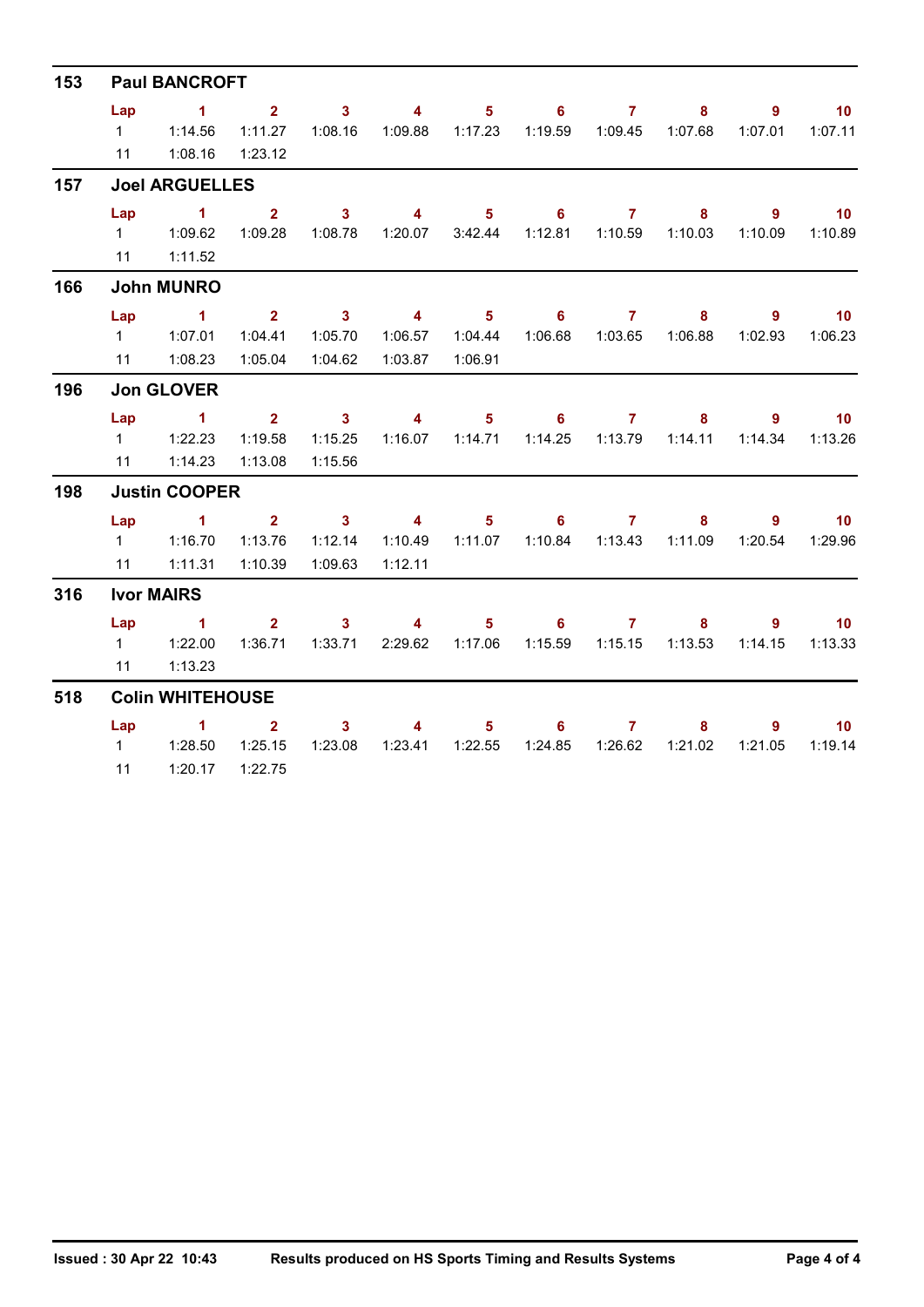### **Tegiwa Roadsports Series Race 3**

| <b>ROW 20</b>    |                                           |     |                                     |
|------------------|-------------------------------------------|-----|-------------------------------------|
| <b>ROW 19</b>    | 01:19.140<br>518<br>Colin WHITEHOUSE      | 77  | Mark JONES                          |
| <b>ROW 18</b>    | 01:15.340<br>41<br><b>Graeme CHATTEN</b>  | 72  | 01:16.940<br>Lee FORINTON           |
| <b>ROW 17</b>    | 01:13.850<br>44<br><b>Jez BANKS</b>       | 27  | 01:14.160<br>Emma DAWSON            |
| <b>ROW 16</b>    | 01:13.340<br>1<br>David DRINKWATER        | 22  | 01:13.550<br>Chris FANTANA          |
| <b>ROW 15</b>    | 01:13.080<br>196<br>Jon GLOVER            | 316 | 01:13.230<br><b>Ivor MAIRS</b>      |
| <b>ROW 14</b>    | 01:11.310<br>129<br>Philip ADCOCK         | 125 | 01:12.920<br>Matthew FOOTMAN        |
| <b>ROW 13</b>    | 01:10.930<br>36<br>Sam McKEE              | 100 | 01:11.100<br>Lewis HARRISON         |
| <b>ROW 12</b>    | 01:10.310<br>38<br>David BRYANT           | 47  | 01:10.490<br>Kevin BOTTOMLEY        |
| <b>ROW 11</b>    | 01:09.900<br>80<br>David ASPDEN           | 83  | 01:09.950<br>William PUTTERGILL     |
| <b>ROW 10</b>    | 01:09.630<br>198<br>Justin COOPER         | 48  | 01:09.740<br>Mike NASH              |
| ROW 9            | 01:08.880<br>$\mathbf 2$<br>Mike RAYNER   | 111 | 01:09.520<br>Ed TURNER              |
| ROW 8            | 01:08.690<br>54<br>Stephen HARRISON       | 157 | 01:08.780<br><b>Joel ARGUELLES</b>  |
| ROW 7            | 01:08.340<br>3<br><b>Ben MACAULEY</b>     | 30  | 01:08.480<br><b>Mike MARAIS</b>     |
| ROW 6            | 01:07.010<br>153<br>טט ו<br>Paul BANCROFT | 88  | 01:07.990<br><b>BIII REDDROP</b>    |
| ROW <sub>5</sub> | 01:06.400<br>91<br>Oliver OWEN            | 101 | 01:06.630<br><b>Matthew HIGGINS</b> |
| ROW 4            | 01:05.890<br>135<br>Steve HUTCHINSON      | 137 | 01:06.200<br>Kevin TALBOT           |
| ROW 3            | 01:05.320<br>4<br>John MUNDAY             | 94  | 01:05.470<br><b>Ben UREN</b>        |
| ROW 2            | 01:04.870<br>29<br>Matthew WEYMOUTH       | 9   | 01:05.070<br>Rob BOSTON             |
| ROW 1            | 01:02.930<br>166<br>John MUNRO            | 21  | 01:04.780<br>Keir McCONOMY          |
|                  | <b>POLE</b>                               |     |                                     |
|                  |                                           |     |                                     |

| 77  | Mark JONES                          |
|-----|-------------------------------------|
| 72  | 01:16.940<br>Lee FORINTON           |
| 27  | 01:14.160<br>Emma DAWSON            |
| 22  | 01:13.550<br><b>Chris FANTANA</b>   |
| 316 | 01:13.230<br><b>Ivor MAIRS</b>      |
| 125 | 01:12.920<br>Matthew FOOTMAN        |
| 100 | 01:11.100<br><b>Lewis HARRISON</b>  |
| 47  | 01:10.490<br><b>Kevin BOTTOMLEY</b> |
| 83  | 01:09.950<br>William PUTTERGILL     |
| 48  | 01:09.740<br>Mike NASH              |
| 111 | 01:09.520<br><b>Ed TURNER</b>       |
| 157 | 01:08.780<br>Joel ARGUELLES         |
| 30  | 01:08.480<br>Mike MARAIS            |
| 88  | 01:07.990<br><b>Bill REDDROP</b>    |
| 101 | 01:06.630<br>Matthew HIGGINS        |
| 137 | 01:06.200<br><b>Kevin TALBOT</b>    |
| 94  | 01:05.470<br><b>Ben UREN</b>        |
| g   | 01:05.070<br>Rob BOSTON             |
| 21  | 01:04.780<br><b>Keir McCONOMY</b>   |

n a mar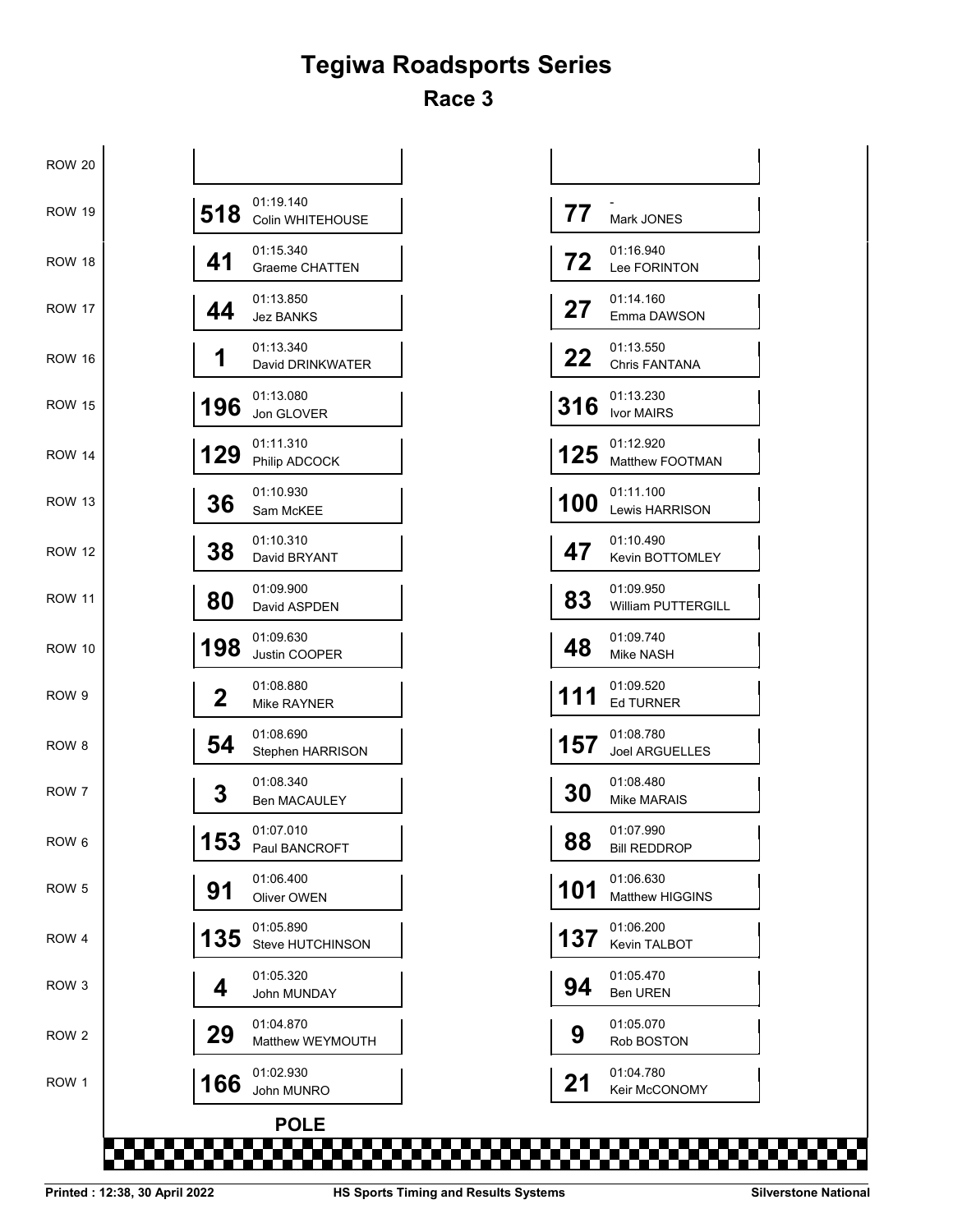



### **Provisional Results - Race 3 Tegiwa Roadsports Series**

| PI.         | No                    | CI          | Car<br><b>Name</b><br>Time<br>Laps                |                                   |          |                      |                  | <b>Behind MPH</b> | Best Lap on MPH               |                |
|-------------|-----------------------|-------------|---------------------------------------------------|-----------------------------------|----------|----------------------|------------------|-------------------|-------------------------------|----------------|
| 1           | 29                    | А           | <b>Matthew WEYMOUTH</b>                           | <b>BMW E36 M3</b>                 | 40       | 45:15.42             |                  | 87.00             | 1:04.89<br>35                 | 91.01          |
| $\mathbf 2$ | 9                     | в           | <b>Rob BOSTON</b>                                 | <b>Lotus Elise</b>                | 40       | 45:35.01             | 19.59            | 86.37             | 1:05.07<br>30                 | 90.76          |
| 3           | 4                     | в           | <b>John MUNDAY</b>                                | <b>Honda Civic</b>                | 40       | 45:55.30             | 39.88            | 85.74             | 8<br>1:05.66                  | 89.95          |
| 4           | 101                   | Α           | <b>Matthew HIGGINS</b>                            | <b>BMWM3</b>                      | 40       | 46:16.55             | 1:01.13          | 85.08             | 1:05.80<br>32                 | 89.75          |
| 5           | 137                   | в           | <b>Kevin TALBOT</b>                               | Honda Integra                     | 39       | 45:23.32             | 1 Lap            | 84.58             | 1:06.42<br>13                 | 88.92          |
| 6           | 94                    | A           | <b>Ben UREN/Adam UREN</b>                         | <b>BMW E46 M3</b>                 | 39       | 45:26.29             | 1 Lap            | 84.48             | 1:04.96<br>17                 | 90.91          |
| 7           | 153                   | в           | <b>Paul BANCROFT</b>                              | <b>Honda Civic Type R</b>         | 39       | 46:24.40             | 1 Lap            | 82.72             | 1:06.98<br>10                 | 88.17          |
| 8           | 38                    | A           | <b>David BRYANT</b>                               | <b>Tovota MR2 Turbo</b>           | 38       | 45:26.17             | 2 Laps           | 82.32             | 1:08.04<br>9                  | 86.80          |
| 9           | 88                    | в           | <b>Bill REDDROP/Sam REDDROP</b>                   | BMW 330ci                         | 38       | 45:28.82             | 2 Laps           | 82.24             | 1:07.63<br>38                 | 87.33          |
| 10          | 3                     | C           | <b>Ben MACAULEY</b>                               | 38                                | 45:44.95 | 2 Laps               | 81.76            | 1:08.79<br>10     | 85.85                         |                |
| 11          | 54                    | в           | <b>Stephen HARRISON</b>                           | 38                                | 46:05.56 | 2 Laps               | 81.15            | 1:09.04<br>34     | 85.54                         |                |
| 12          | 135                   | в           | <b>Steve HUTCHINSON/Jak KITCHENER</b>             | <b>BMW M135i</b>                  | 38       | 46:16.26             | 2 Laps           | 80.84             | 1:06.38<br>9                  | 88.97          |
| 13          | 83                    | С           | <b>William PUTTERGILL</b>                         | <b>Honda Civic Type R</b>         | 38       | 46:19.62             | 2 Laps           | 80.74             | 1:09.43<br>7                  | 85.06          |
| 14          | 111                   | C           | <b>Ed TURNER</b>                                  | <b>BMW 330Ci</b>                  | 37       | 45:26.74             | 3 Laps           | 80.14             | 1:09.69<br>22                 | 84.74          |
| 15          | 47                    | C           | <b>Kevin BOTTOMLEY</b>                            | Ginetta G40                       | 37       | 45:36.68             | 3 Laps           | 79.85             | 1:09.24<br>21                 | 85.29          |
| 16          | 36                    | С           | <b>Sam McKEE/Dominic McGEE</b>                    | <b>BMW E36 328i</b>               | 37       | 45:46.76             | 3 Laps           | 79.55             | 1:08.60<br>31                 | 86.09          |
| 17          | 80                    | в           | <b>David ASPDEN</b>                               | <b>BMW Z3</b>                     | 37       | 46:04.49             | 3 Laps           | 79.04             | 1:09.22<br>11                 | 85.32          |
| 18          | 316                   | C           | <b>Ivor MAIRS</b>                                 | <b>BMW 325ti</b>                  | 37       | 46:27.62             | 3 Laps           | 78.39             | 1:12.12<br>35                 | 81.89          |
| 19          | 129                   | D           | Philip ADCOCK/Archie O'BRIEN                      | <b>BMW Compact</b>                | 36       | 45:19.81             | 4 Laps           | 78.17             | 1:11.85<br>27                 | 82.20          |
| 20          | 48                    | С           | Mike NASH/Jeremy BOUCKLEY                         | <b>BMW E46 330ci</b>              | 36       | 45:36.28             | 4 Laps           | 77.70             | 1:08.75<br>$\overline{7}$     | 85.90          |
| 21          | 125                   | D           | <b>Matthew FOOTMAN</b>                            | <b>Ford Puma</b>                  | 36       | 45:39.03             | 4 Laps           | 77.62             | 1:12.72<br>19                 | 81.21          |
| 22          | 22                    | D           | <b>Chris FANTANA</b>                              | Mazda MX5 MK1                     | 36       | 45:41.64             | 4 Laps           | 77.55             | 1:12.26<br>29                 | 81.73          |
| 23          | $\mathbf{1}$          | D           | <b>David DRINKWATER/Colin HUGHES</b>              | <b>BMW Compact</b>                | 36       | 46:07.10             | 4 Laps           | 76.83             | 1:12.03<br>33                 | 81.99          |
| 24          | 196                   | D           | <b>Jon GLOVER</b>                                 | <b>Ford Puma</b>                  | 36       | 46:17.24             | 4 Laps           | 76.55             | 1:13.18<br>31                 | 80.70          |
| 25          | 41                    | D<br>C      | <b>Graeme CHATTEN/Jason CHATTEN</b>               | Mazda MX5                         | 35       | 46:14.80             | 5 Laps           | 74.49             | 1:14.76<br>22                 | 79.00          |
| 26          | 27<br>72              | С           | <b>Emma DAWSON/Steven THOMSON</b>                 | Mini Cooper S R53                 | 35       | 46:26.26             | 5 Laps           | 74.19             | 1:13.10<br>28<br>31           | 80.79          |
| 27<br>28    | 518                   | D           | <b>Lee FORINTON</b><br><b>Colin WHITEHOUSE</b>    | Toyota MR2<br><b>BMW 3-Series</b> | 33<br>33 | 45:45.83<br>46:13.29 | 7 Laps<br>7 Laps | 70.98<br>70.27    | 1:16.11<br>1:17.68<br>28      | 77.60<br>76.03 |
|             |                       |             |                                                   |                                   |          |                      |                  |                   |                               |                |
|             | <b>Not-Classified</b> |             |                                                   |                                   |          |                      |                  |                   |                               |                |
|             | 157                   | C           | <b>Joel ARGUELLES/Matthew</b><br><b>MANDIPIRA</b> | <b>Renault Clio 197</b>           | 36       | 43:44.64             | <b>DNF</b>       |                   | 81.00 1:08.62<br>34           | 86.07          |
|             | 21                    | A           | <b>Keir McCONOMY</b>                              | <b>BMW 1-Series</b>               | 30       | 36:46.31             | DNF              |                   | 80.30 1:06.12<br>11           | 89.32          |
|             | 66                    | A           | <b>John MUNRO</b>                                 | <b>Lotus Elise S2</b>             | 29       | 32:50.20             | DNF              |                   | 86.93 1:03.55<br>20           | 92.93          |
|             | 77                    | A           | <b>Mark JONES/Tony RODGERS</b>                    | <b>Volkswagen Golf</b>            | 21       | 31:03.40             | DNF              |                   | 66.56 1:06.76<br>10           | 88.46          |
|             | 30                    | в           | <b>Mike MARAIS</b>                                | <b>Seat Leon</b>                  | 18       | 22:26.05             | <b>DNF</b>       |                   | 78.98 1:07.52<br>4            | 87.47          |
|             | $\overline{2}$        | в           | <b>Mike RAYNER</b>                                | <b>Lotus Elise S1</b>             | 16       | 20:22.01             | <b>DNF</b>       |                   | 77.33 1:09.91<br>4            | 84.48          |
|             | 44                    | D           | <b>Jez BANKS/Mark BURTON</b>                      | <b>BMW 116i</b>                   | 10       | 22:31.45             | DNF              |                   | 43.70 1:14.10<br>5            | 79.70          |
|             | 100                   | в           | <b>Lewis HARRISON/Anthony</b><br><b>SAHOTA</b>    | <b>Lotus Elise</b>                | 7        | 13:19.97             | DNF              |                   | 51.68 1:11.94<br>$\mathbf{2}$ | 82.09          |
|             | 91                    | A           | <b>Oliver OWEN</b>                                | <b>BMW E36 M3</b>                 | 7        | 8:01.76              | <b>DNF</b>       | 85.81             | 1:06.80<br>4                  | 88.41          |
|             | <b>Exclusions</b>     |             |                                                   |                                   |          |                      |                  |                   |                               |                |
|             | 198                   | $\mathbf c$ | <b>Justin COOPER</b>                              | Ginetta G40                       |          | Car underweight      |                  |                   |                               |                |
|             | <u>Fastest Lap</u>    |             |                                                   |                                   |          |                      |                  |                   |                               |                |
|             | 66                    | Α           | John MUNRO                                        | <b>Lotus Elise S2</b>             |          |                      |                  |                   | 1:03.55<br>20                 | 92.93          |
|             | 9                     | в           | <b>Rob BOSTON</b>                                 | <b>Lotus Elise</b>                |          |                      |                  |                   | 1:05.07<br>30                 | 90.76          |
|             | 36                    | C           | <b>Sam McKEE/Dominic McGEE</b>                    | <b>BMW E36 328i</b>               |          |                      |                  |                   | 1:08.60<br>31                 | 86.09          |
|             | 129                   | D           | <b>Philip ADCOCK/Archie</b><br><b>O'BRIEN</b>     | <b>BMW Compact</b>                |          |                      |                  |                   | 1:11.85<br>27                 | 82.20          |

| <b>Start Time: 13:32</b> | <b>Silverstone National</b>                                                                                                                         | 30 Apr 22 16:48          |
|--------------------------|-----------------------------------------------------------------------------------------------------------------------------------------------------|--------------------------|
| <b>Clerk of Course:</b>  | lTime Issued :                                                                                                                                      | <b>Chief Timekeeper:</b> |
|                          | THESE RESULTS REMAIN PROVISIONAL FOR A MINIMUM OF 30 MINUTES FROM THE TIME OF ISSUE AND UNTIL ALL JUDICIAL AND TECHNICAL MATTERS HAVE BEEN SETTLED. |                          |
|                          | coduced and                                                                                                                                         | يعد                      |







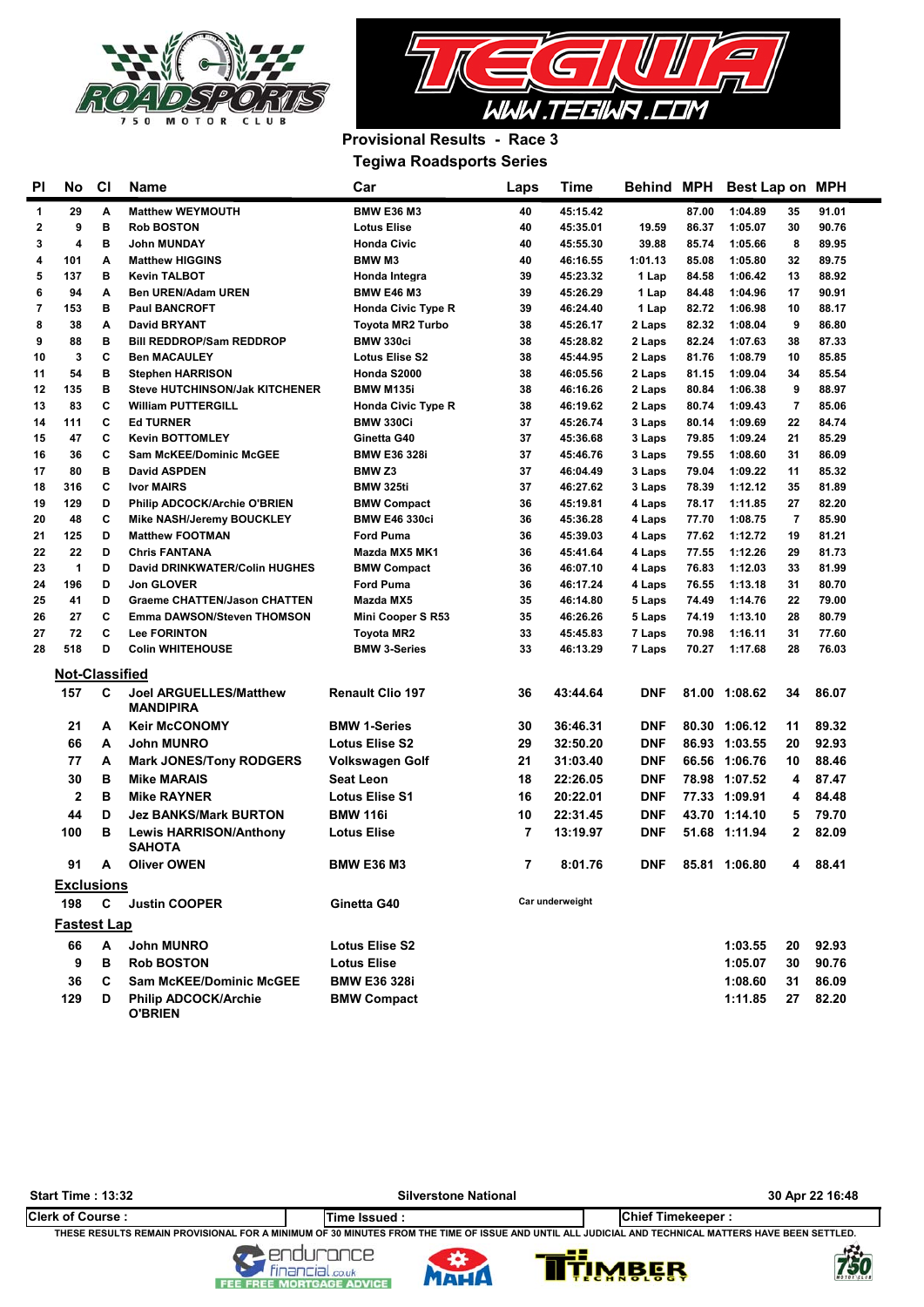|              | Lap 1       |              | Lap <sub>2</sub> |              | Lap <sub>3</sub> |             | Lap 4          |              | Lap <sub>5</sub> |             | Lap <sub>6</sub> |              | Lap <sub>7</sub> |     | Lap 8          |    | Lap <sub>9</sub> |    | Lap <sub>10</sub> |
|--------------|-------------|--------------|------------------|--------------|------------------|-------------|----------------|--------------|------------------|-------------|------------------|--------------|------------------|-----|----------------|----|------------------|----|-------------------|
| No.          | Time        | No           | Time             | No           | Time             | No          | Time           | No           | Time             | No          | <b>Time</b>      | No           | Time             | No  | Time           | No | Time             | No | Time              |
|              | 66 1:04.11  |              | 66 2:08.11       |              | 66 3:12.22       | 66          | 4:16.44        |              | 66 5:20.07       |             | 66 6:23.95       | 66 7:28.72   |                  |     | 66 8:33.99     |    | 66 9:40.17       |    | 66 10:45.15       |
| 9            | 1:05.71     |              | 29 2:11.23       | 29           | 3:16.46          | 72          | 4:19.55 *1     | 29           | 5.27.16          |             | 44 6:25.29 *1    |              | 22 7:29.56 *1    |     | 129 8:40.15 *1 | 36 | 9:46.81 *1       |    | 47 10:47.95 *1    |
|              | 29 1:05.92  | 9            | 2:12.11          | 9            | 3:18.30          | 29          | 4:21.75        | 9            | 5:30.28          | $\mathbf 1$ | 6:29.03 *1       |              | 196 7:34.48 *1   |     | 316 8:40.83 *1 | 29 | 9:50.84          |    | 29 10:56.32       |
|              | 94 1:07.57  |              | 94 2:13.43       | 94           | 3:19.29          | 9           | 4:24.07        | 94           | 5:30.94          |             | 27 6:31.01 *1    | 29           | 7:38.04          |     | 125 8:41.93 *1 |    | 316 9:53.55 *1   |    | 72 10:57.61 *2    |
|              | 4 1:08.97   |              | 4 2:15.06        | 4            | 3:21.03          | 94          | 4:25.23        | 4            | 5:33.50          | 29          | 6:32.19          |              | 44 7:39.68 *1    |     | 22 8:42.37 *1  |    | 129 9:53.57 *1   |    | 36 10:59.14 *1    |
|              | 135 1:09.39 |              | 135 2:16.43      |              | 135 3:23.16      |             | 518 4:25.37 *1 |              | 135 5:37.94      | 41          | 6:35.56 *1       | 9 7:41.93    |                  | 29  | 8:44.19        |    | 94 9:55.80       |    | 94 11:01.52       |
|              | 21 1:10.04  |              | 21 2:17.40       |              | 21 3:23.89       | 4           | 4.27.13        |              | 137 5:38.20      | 9           | 6:35.98          | 94 7:42.42   |                  |     | 196 8.48.49 *1 |    | 22 9:56.09 *1    |    | 9 11:02.77        |
|              | 137 1:10.41 |              | 137 2:17.69      |              | 137 3:24.50      | 135         | 4.29.91        |              | 72 5:38.21 *1    | 94          | 6:36.71          |              | 100 7:44.59 *1   | 9   | 8:49.10        | 9  | 9:56.30          |    | 4 11:03.85        |
|              | 91 1:10.71  |              | 91 2:18.38       |              | 91 3:25.20       | 21          | 4:30.25        | 21           | 5:39.04          | 4           | 6:39.23          | $\mathbf{1}$ | 7:45.08 *1       | 94  | 8:49.27        |    | 125 9:56.61 *1   |    | 316 11:06.31 *1   |
|              | 153 1:10.94 |              | 153 2:19.48      |              | 153 3:27.27      |             | 137 4:31.18    |              | 91 5:39.73       |             | 135 6:45.20      | 4            | 7:45.27          | 4   | 8:50.93        | 4  | 9:57.03          |    | 129 11:07.05 *1   |
|              | 101 1:11.22 |              | 101 2:19.63      |              | 101 3:28.24      | 91          | 4:32.00        |              | 153 5:41.97      |             | 137 6:45.47      |              | 27 7:46.56 *1    |     | 44 8:54.23 *1  |    | 518 9:57.99 *2   |    | 22 11:09.16 *1    |
|              | 30 1:11.86  |              | 30 2:20.18       | 30           | 3:28.72          |             | 153 4:34.59    |              | 101 5:42.59      |             | 21 6:45.80       |              | 41 7:51.81 *1    |     | 135 8:59.28    |    | 196 10:02.97 *1  |    | 125 11:09.35 *1   |
|              | 88 1:12.14  |              | 88 2:21.23       | 88           | 3:30.11          | 101         | 4:35.26        |              | 30 5:44.73       |             | 91 6:47.59       | 135 7:51.87  |                  | 1   | 8:59.36 *1     |    | 135 10:05.66     |    | 135 11:12.74      |
|              | 3 1:12.91   | 3            | 2:22.11          | 3            | 3:31.62          | 30          | 4:36.24        |              | 518 5:48.51 *1   |             | 101 6:49.17      | 137 7:52.10  |                  |     | 137 9:00.04    |    | 137 10:07.08     |    | 21 11:13.67       |
|              | 54 1:13.65  |              | 54 2:22.71       | 54           | 3:31.93          | 88          | 4:39.14        | 88           | 5:48.64          |             | 153 6:49.85      | 21 7:52.46   |                  | 21  | 9:01.09        |    | 21 10:07:44      |    | 137 11:14.59      |
|              | 157 1:14.01 |              | 157 2:24.89      |              | 157 3:35.35      | 54          | 4:41.65        | 3            | 5:51.86          |             | 30 6:52.68       | 101 7:56.19  |                  | 27  | $9:02.85$ *1   |    | 44 10:08.47 *1   |    | 101 11:17.38      |
|              | 111 1:14.59 |              | 111 2:25.75      | 38           | 3:35.85          | 3           | 4:42.19        | 54           | 5:53.02          |             | 72 6:57.14 *1    | 153 7:57.20  |                  |     | 101 9:03.18    |    | 101 10:10.10     |    | 196 11:18.75 *1   |
|              | 80 1:15.21  |              | 80 2:25.77       | 80           | 3:37.26          | 38          | 4:45.88        | 38           | 5:55.64          |             | 88 6:57.89       | 30 8:00.71   |                  |     | 153 9:04.90    |    | 153 10:12.64     |    | 518 11:19.43 *2   |
|              | 198 1:15.82 |              | 38 2:25.96       |              | 111 3:37.81      |             | 157 4:46.75    |              | 80 5:57.03       | 3           | 7:01.70          | 91 8:01.76   |                  | 41  | $9:07.31$ *1   |    | 1 10:13.84 *1    |    | 153 11:19.62      |
|              | 38 1:15.96  |              | 198 2:26.59      |              | 198 3:37.98      | 80          | 4:47.30        |              | 198 5:57.59      | 54          | 7:02.09          | 88 8:06.85   |                  | 30  | 9:09.33        |    | 30 10:17.37      |    | 30 11:25.73       |
|              | 48 1:16.91  |              | 48 2:28.35       | 48           | 3:38.42          |             | 111 4:48.05    |              | 77 5:57.73       | 38          | 7:04.79          | 3            | 8:11.40          | 88  | 9:15.90        |    | 27 10:18.05 *1   |    | $1 11.27.85*1$    |
|              | 83 1:17.20  |              | 83 2:29.10       | 83           | 3:39.07          | 198         | 4:48.23        |              | 157 5:58.22      |             | 77 7:05.36       | 54           | 8:12.13          | 77  | 9:20.08        |    | 41 10:22.59 *1   |    | 27 11:32.77 *1    |
| $\mathbf{2}$ | 1:17.96     | $\mathbf{2}$ | 2:29.23          | $\mathbf{2}$ | 3:39.59          | 48          | 4:48.67        |              | 111 5:59.64      |             | 80 7:06.65       | 77 8:12.89   |                  | 3   | 9:21.33        |    | 88 10:24.62      |    | 88 11:32.97       |
|              | 47 1.18.66  |              | 47 2:29.73       | 47           | 3:41.33          | 2           | 4:49.50        | 48           | 5.59.96          |             | 198 7:07.66      | 38 8:13.92   |                  | 2   | $9:21.50$ *1   |    | 77 10:26.96      |    | 77 11:33.72       |
|              | 36 1:20.33  |              | 36 2:32.35       |              | 77 3:42.86       | 83          | 4:49.91        | $\mathbf{2}$ | 6:01.17          |             | 157 7:08.76      |              | 72 8:15.73 *1    | 38  | 9:22.19        |    | 38 10:30.23      |    | 41 11:38.02 *1    |
|              | 100 1:20.64 |              | 100 2:32.58      | 36           | 3:44.98          | 77          | 4:50.17        | 83           | 6:01.38          |             | 111 7:09.75      | 80 8:15.95   |                  | 54  | 9:23.96        | 3  | 10:30.98         |    | 38 11:38.86       |
|              | 129 1:21.82 |              | 77 2:34.88       |              | 100 3:45.25      | 47          | 4:51.53        | 47           | 6:02.39          |             | 48 7:10.20       | 198 8:16.19  |                  | 198 | 9:24.56        |    | 54 10:33.66      |    | 3 11:39.77        |
|              | 125 1:22.58 |              | 129 2:35.18      |              | 129 3:48.14      | 36          | 4:56.79        |              | 36 6:08.79       |             | 83 7:11.20       | 157 8:18.81  |                  |     | 157 9:29.87    |    | 198 10:33.72     |    | 198 11:41.87      |
|              | 316 1:23.12 |              | 125 2:35.62      |              | 125 3:48.90      |             | 100 4:57.86    |              | 129 6:13.71      |             | 518 7:11.55 *1   | 48 8:18.95   |                  | 48  | 9:30.76        |    | 2 10:37.05 *1    |    | 54 11:43.28       |
|              | 196 1:24.64 |              | 316 2:36.02      |              | 316 3:49.37      |             | 129 5:00.92    |              | 125 6:15.46      |             | 2 7:11.58        | 111 8:20.23  |                  |     | 111 9:31.70    |    | 157 10:39.96     |    | 2 11:47.58 *1     |
|              | 77 1:24.72  |              | 196 2:38.99      |              | 22 3:52.36       |             | 316 5:02.61    |              | 316 6:15.72      |             | 47 7:12.39       | 83 8:20.63   |                  | 83  | 9:31.72        |    | 48 10:40.63      |    | 157 11:49.63      |
|              | 22 1:25.32  |              | 22 2:39.15       |              | 196 3:53.31      |             | 125 5:02.61    |              | 100 6:16.66      |             | 36 7:20.41       | 47 8:24.08   |                  | 80  | 9:32.69        |    | 80 10:42.43      |    | 48 11:50.29       |
|              | 44 1:27.60  |              | 44 2:42.12       | 44           | 3:56.59          | 22          | 5:04.67        |              | 22 6:17.02       |             | 129 7:26.33      | 36 8:33.41   |                  | 47  | 9:37.24        |    | 83 10:43.13      |    |                   |
| $\mathbf{1}$ | 1:28.11     | $\mathbf 1$  | 2:42.91          | 1            | 3:57.75          |             | 196 5:06.59    |              | 196 6:20.03      |             | 316 7:28.33      |              | 518 8:33.83 *1   |     | 72 9:37.31 *1  |    | 111 10:43.13     |    |                   |
|              | 27 1:28.89  |              | 27 2:43.70       | 27           | 3:58.40          | 44          | 5:11.19        |              |                  |             | 125 7:28.71      |              |                  |     |                |    |                  |    |                   |
|              | 41 1:30.80  |              | 41 2:46.21       |              | 41 4:03.32       | 27          | 5:13.20        |              |                  |             |                  |              |                  |     |                |    |                  |    |                   |
|              | 72 1:38.96  |              | 72 2:59.79       |              |                  | $\mathbf 1$ | 5:13.49        |              |                  |             |                  |              |                  |     |                |    |                  |    |                   |
|              | 518 1.42.32 |              | 518 3:03.88      |              |                  | 41          | 5:19.64        |              |                  |             |                  |              |                  |     |                |    |                  |    |                   |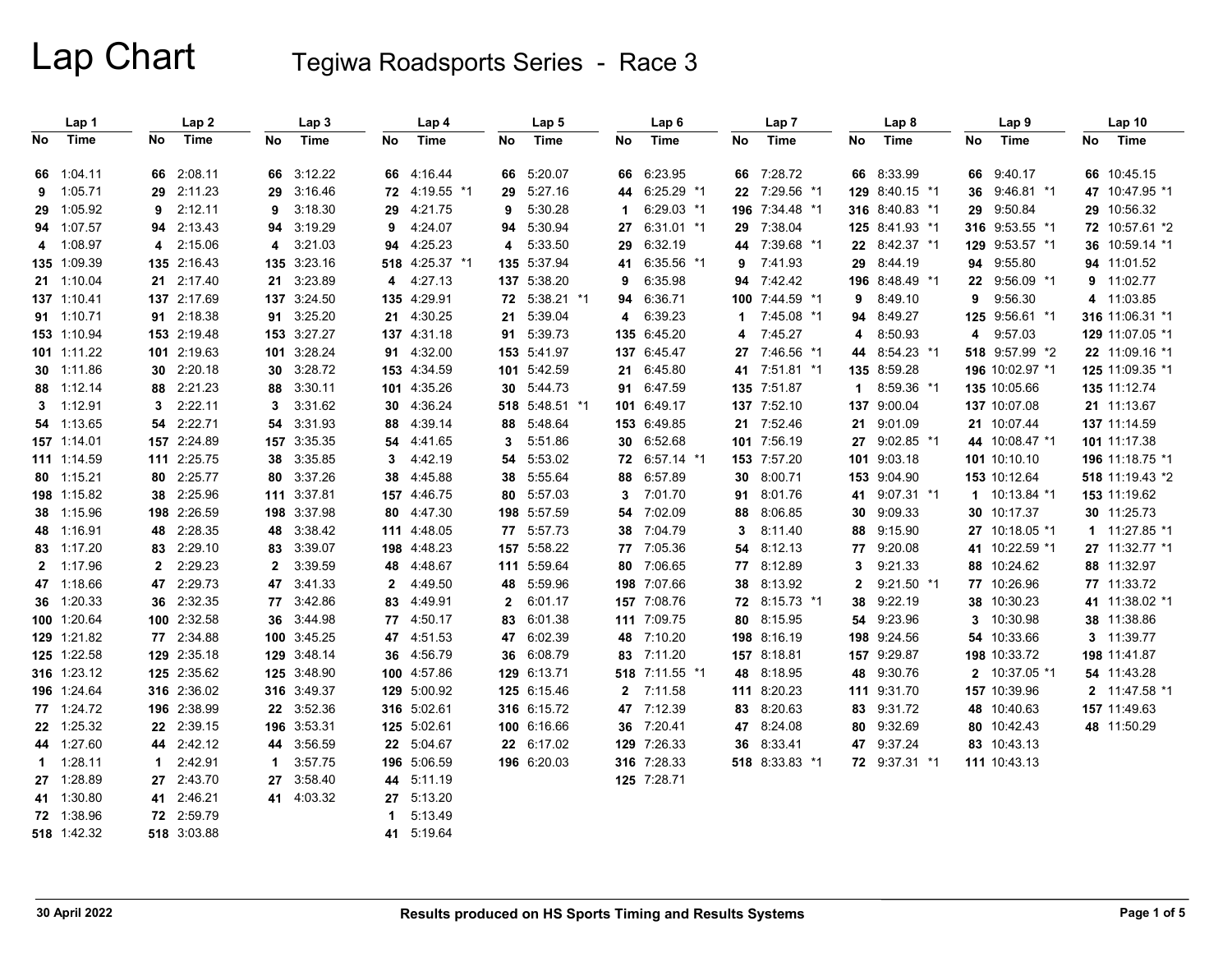|    | Lap 11          |     | Lap 12          |     | Lap <sub>13</sub> |     | Lap <sub>14</sub> | Lap 15          | Lap <sub>16</sub> |    | Lap 17          |     | Lap 18          |     | Lap <sub>19</sub> | Lap20           |
|----|-----------------|-----|-----------------|-----|-------------------|-----|-------------------|-----------------|-------------------|----|-----------------|-----|-----------------|-----|-------------------|-----------------|
| No | Time            | No. | Time            | No. | Time              | No. | Time              | No Time         | No Time           | No | Time            | No. | Time            | No. | Time              | No Time         |
|    | 66 11:50.72     |     | 66 12:55.51     |     | 66 14:00.23       |     | 66 15:05.70       | 66 16:10.95     | 66 17:15.78       |    | 66 18:20.46     |     | 66 19:25.29     |     | 66 20:29.24       | 66 21:32.79     |
|    | 80 11:52.58 *1  |     | 2 12:59.15 *2   |     | 54 14:01.97 *1    |     | 198 15:08.63 *1   | 38 16:13.16 *1  | 22 17:16.21 *2    |    | 316 18:22.13 *2 |     | 36 19:25.96 *2  |     | 36 20:39.58 *2    | 135 21:32.87 *1 |
|    | 111 11:53.82 *1 |     | 157 12:59.80 *1 |     | 27 14:03.20 *2    |     | 3 15:09.38 *1     | 196 16:16.32 *2 | 125 17:16.67 *2   |    | 129 18:23.57 *2 |     | 80 19:29.24 *2  |     | 41 20:41.61 *3    | 27 21:42.58 *5  |
|    | 83 11:53.89 *1  |     | 48 13:00.11 *1  |     | 157 14:10.30 *1   |     | 54 15:11.64 *1    | 198 16:17.88 *1 | 88 17:18.01 *1    |    | 88 18:27.02 *1  |     | 30 19:30.28 *1  |     | 88 20:44.99 *1    | 72 21:45.27 *4  |
|    | 47 11:58.36 *1  |     | 80 13:01.80 *1  |     | 48 14:10.45 *1    |     | $1 15:11.88*2$    | 72 16:18.00 *3  | 38 17:21.61 *1    |    | 22 18:30.03 *2  |     | 77 19:33.33 *1  |     | 518 20:47.07 *4   | 157 21:45.38 *3 |
|    | 29 12:01.26     |     | 111 13:04:30 *1 |     | 41 14:11.47 *2    |     | 27 15:18.14 *2    | 21 16:18.67 *1  | 198 17:26.70 *1   |    | 125 18:30.21 *2 |     | 316 19:35.21 *2 |     | 316 20:47.39 *2   | 47 21:49.55 *3  |
|    | 94 12:06.93     |     | 83 13:04.57 *1  |     | 80 14:11.87 *1    |     | 29 15:18.53       | 3 16:18.70 *1   | 3 17:28.56 *1     |    | 198 18:35.57 *1 |     | 88 19:35.47 *1  |     | 29 20:47.81       | 36 21:51.98 *2  |
|    | 9 12:08.71      |     | 29 13:06.59     |     | 29 14:12.50       |     | 518 15:20.72 *3   | 54 16:21.05 *1  | 21 17:29.04 *1    |    | 29 18:36.27     |     | 129 19:35.77 *2 |     | 129 20:52.68 *2   | 29 21:53.27     |
|    | 4 12:10.27      |     | 47 13:08.50 *1  |     | 2 14:13.77 *2     |     | 48 15:21.66 *1    | 29 16:25.12     | 29 17:30.48       |    | 38 18:36.34 *1  |     | 29 19:42.21     |     | 94 20:53.55       | 88 21:53.96 *1  |
|    | 36 12:12.49 *1  |     | 94 13:12.30     |     | 111 14:14.25 *1   |     | 80 15:22.54 *1    | 1 16:25.97 *2   | 196 17:31.33 *2   |    | 21 18:37.92 *1  |     | 22 19:43.41 *2  |     | 21 20:54.00 *1    | 316 21:59.72 *2 |
|    | 72 12:17.85 *2  |     | 9 13:14.52      |     | 83 14:14.46 *1    |     | 157 15:23.73 *1   | 94 16:31.09     | 54 17:31.91 *1    |    | 3 18:39.47 *1   |     | 125 19:43.61 *2 |     | 22 20:57.32 *2    | 94 21:59.94     |
|    | 316 12:18.51 *1 |     | 4 13:16.57      |     | 94 14:17.92       |     | 111 15:23.96 *1   | 48 16:32.73 *1  | 94 17:36.48       |    | 94 18:41.44     |     | 21 19:45.68 *1  |     | 125 20:57.61 *2   | 21 22:01.92 *1  |
|    | 135 12:19.54    |     | 100 13:19.97 *5 |     | 47 14:19.10 *1    |     | 83 15:24.39 *1    | 9 16:32.74      | 72 17:37.02 *3    |    | 54 18:42.90 *1  |     | 198 19:46.81 *1 |     | 9 20:57.73        | 9 22:04.06      |
|    | 21 12:19.79     |     | 36 13:23.74 *1  |     | 9 14:19.81        |     | 94 15:24.62       | 80 16:33.88 *1  | 9 17:38.58        |    | 9 18:45.62      |     | 94 19:46.99     | 3   | 20:58.60 *1       | 80 22:05.71 *3  |
|    | 129 12:20.20 *1 |     | 135 13:27.25    |     | 4 14:22.82        | 9   | 15:25.62          | 27 16:34.65 *2  | 1 17:39.94 *2     |    | 196 18:45.66 *2 | 3   | 19:48.94 *1     | 4   | 21:02.32          | 4 22:09.95      |
|    | 137 12:22.10    |     | 21 13:27.54     |     | 21 14:34:44       |     | 15:27.24 *2       | 111 16:34.97 *1 | 4 17:42.86        |    | 4 18:49.70      | 9   | 19:51.35        |     | 54 21:02.46 *1    | 22 22:10.61 *2  |
|    | 22 12:22.62 *1  |     | 137 13:29.73    |     | 135 14:34.49      | 4   | 15:29.49          | 83 16:35.39 *1  | 48 17:42.91 *1    |    | 1 18:54.50 *2   |     | 54 19:52.87 *1  |     | 198 21:02.69 *1   | 125 22:11.23 *2 |
|    | 125 12:23.40 *1 |     | 101 13:31.88    |     | 137 14:36.15      |     | 47 15:29.66 *1    | 4 16:35.60      | 80 17:45.04 *1    |    | 48 18:54.64 *1  |     | 4 19:55.90      |     | 196 21:13.06 *2   | 3 22:12.24 *1   |
|    | 101 12:24.73    |     | 316 13:32.63 *1 |     | 36 14:36.60 *1    |     | 41 15:30.34 *2    | 157 16:36.52 *1 | 111 17:45.81 *1   |    | 72 18:55.99 *3  |     | 196 19:59.52 *2 |     | 48 21:15.31 *1    | 518 22:15.64 *4 |
|    | 153 12:27.49    |     | 129 13:33.80 *1 |     | 101 14:38.48      |     | 137 15:43.81      | 2 16:39.89 *2   | 83 17:46.02 *1    |    | 111 18:56.08 *1 |     | 48 20:05.12 *1  |     | 111 21:17.01 *1   | 54 22:17.79 *1  |
|    | 44 12:28.75 *2  |     | 153 13:34.97    |     | 153 14:42.24      |     | 135 15:44.57      | 47 16:42.32 *1  | 157 17:48.61 *1   |    | 83 18:56.41 *1  |     | 111 20:06.65 *1 |     | 101 21:20.12      | 30 22:26.05 *2  |
|    | 196 12:33.06 *1 |     | 22 13:37.31 *1  |     | 316 14:44.91 *1   |     | 101 15:45.85      | 518 16:43.75 *3 | 2 17:51.11 *2     |    | 2 19:01.90 *2   |     | 83 20:07.38 *1  |     | 38 21:22.23 *2    | 101 22:27.54    |
|    | 30 12:33.70     |     | 125 13:37.56 *1 |     | 129 14:45.92 *1   |     | 36 15:49.15 *1    | 41 16:45.77 *2  | 47 17:52.68 *1    |    | 157 19:03.65 *1 |     | 1 20:09.32 *2   |     | 137 21:22.32      | 77 22:27.61 *2  |
|    | 518 12:39.02 *2 |     | 72 13:40.08 *2  |     | 22 14:49.97 *1    |     | 153 15:50.65      | 137 16:51.00    | 27 17:56.55 *2    |    | 101 19:05.93    |     | 101 20:12.94    |     | 1 21:26.73 *2     | 196 22:28.85 *2 |
|    | 77 12:41.69     |     | 30 13:41.82     |     | 30 14:50.08       |     | 316 15:57.20 *1   | 101 16:52.17    | 137 17:58.59      |    | 137 19:06.60    |     | 137 20:14.16    |     | 83 21:27.61 *1    | 137 22:29.88    |
|    | 1 12:42.03 *1   |     | 196 13:47.04 *1 |     | 125 14:50.35 *1   |     | 129 15:58.07 *1   | 135 16:53.61    | 101 17:59.64      |    | 47 19:10.17 *1  |     | 72 20:14.36 *3  |     | 153 21:31.83      | 38 22:31.35 *2  |
|    | 88 12:42.33     |     | 77 13:48.87     |     | 77 14:56.71       |     | 30 15:58.20       | 153 16:58.81    | 135 18:03.60      |    | 135 19:13.98    |     | 2 20:22.01 *2   |     |                   | 44 22:31.45 *10 |
|    | 38 12:47.19     |     | 88 13:51.18     |     | 88 15:00.03       |     | 22 16:03.10 *1    | 36 17:01.28 *1  | 41 18:03.62 *2    |    | 153 19:16.07    |     | 153 20:23.88    |     |                   | 48 22:35.07 *1  |
|    | 27 12:47.46 *1  |     | 38 13:55 91     |     | 72 15:00.04 *2    |     | 125 16:03.81 *1   | 30 17:06.56     | 518 18:04.45 *3   |    | 41 19:20.06 *2  |     | 135 20:23.95    |     |                   | 111 22:36.40 *1 |
|    | 3 12:48.96      |     | $1 13:57.47*1$  |     | 196 15:00.77 *1   |     | 77 16:04.23       | 316 17:09.57 *1 | 153 18:06.18      |    | 518 19:25.29 *3 |     |                 |     |                   |                 |
|    | 198 12:50.24    |     | 3 13:58.65      |     | 38 15:04.78       |     | 88 16:09.29       | 129 17:10.46 *1 | 36 18:13.10 *1    |    |                 |     |                 |     |                   |                 |
|    | 54 12:52.50     |     | 198 13:58.77    |     |                   |     |                   | 77 17:12.18     | 30 18:14.73       |    |                 |     |                 |     |                   |                 |
|    | 41 12:54.26 *1  |     | 518 14:00.01 *2 |     |                   |     |                   |                 | 77 18:19.95       |    |                 |     |                 |     |                   |                 |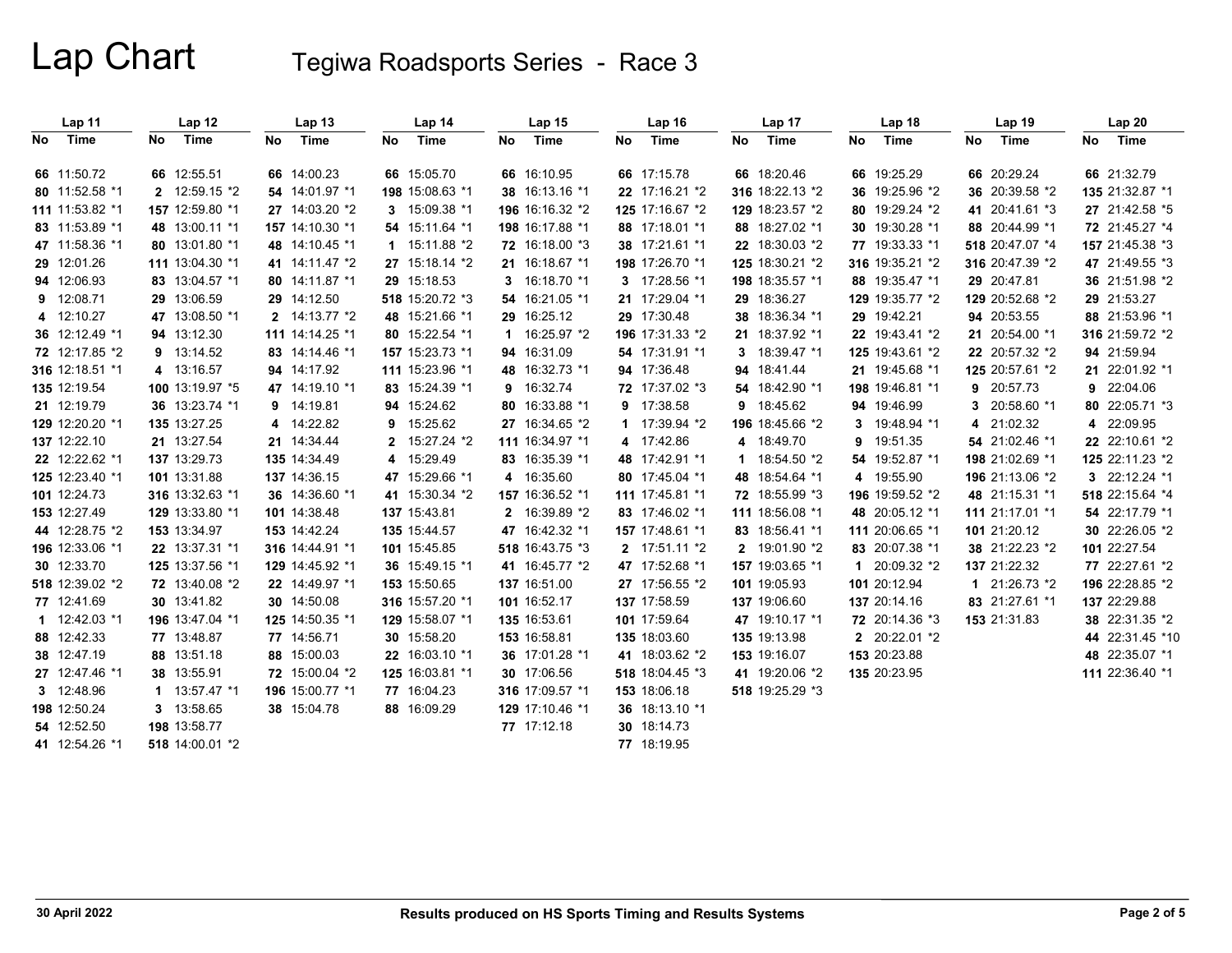| Lap21           | Lap 22          | Lap23           | Lap24           | Lap25           | Lap 26          | Lap 27          | Lap28           | Lap 29            | Lap 30          |
|-----------------|-----------------|-----------------|-----------------|-----------------|-----------------|-----------------|-----------------|-------------------|-----------------|
| No Time         | Time<br>No      | Time<br>No      | Time<br>No      | Time<br>No      | No Time         | No<br>Time      | No<br>Time      | No<br>Time        | No Time         |
| 66 22:37.18     | 66 23:41.52     | 66 24:46.62     | 66 25:51.11     | 66 26:59.07     | 29 28:31.75     | 66 30:35.53     | 66 31:39.97     | 66 32:50.20       | 29 34:17.10     |
| $122:41.17*3$   | 196 23:43.69 *3 | 137 24:46.86 *1 | 125 25:51.25 *3 | 88 27:03.63 *3  | 22 28:37.16 *4  | 3 30:38.11 *2   | 153 31:40.53 *2 | 27 32:51.07 *5    | 316 34:18.82 *3 |
| 135 22:42.49 *1 | 198 23:44.32 *3 | 3 24:48.86 *3   | 88 25:51.86 *3  | 137 27:03.82 *1 | 41 28:39.62 *5  | 101 30:39.87 *1 | 518 31:45.70 *6 | 101 32:53.30 *1   | 518 34:22.11 *6 |
| 153 22:43.16 *1 | 1 $23:55.70*3$  | 38 24:49.12 *3  | 22 25:53.16 *3  | 48 27:05.61 *4  | 157 28:42.20 *3 | 198 30:41.49 *2 | 101 31:46.22 *1 | 3 32:57.35 *2     | 54 34:22.79 *2  |
| 157 22:55.08 *3 | 83 24:03.41 *3  | 129 24:49.84 *4 | 137 25:54.61 *1 | 38 27:06.01 *3  | 94 28:43.89 *2  | 36 30:47.58 *3  | 3 31:47.70 *2   | 198 32:58.34 *2   | 129 34:28.40 *3 |
| 27 22:57.03 *5  | 135 24:03.76 *1 | 41 24:51.97 *5  | 38 25:57.82 *3  | 153 27:06.44 *3 | 72 28:44.18 *6  | 21 30:47.68 *2  | 198 31:49.94 *2 | 137 33:01.49 *1   | 157 34:30.05 *2 |
| 29 22:59.03     | 29 24:04.06     | 198 24:53.84 *3 | 153 25:58.15 *3 | 125 27:07.64 *3 | 111 28:44.27 *3 | 48 30:51.18 *3  | 137 31:53.53 *1 | 518 33:03.62 *6   | 48 34:36.25 *3  |
| 47 22:59.68 *3  | 157 24:04.72 *3 | 196 24:58.06 *3 | 3 25:59.56 *3   | 3 27:08.92 *3   | 83 28:44.51 *3  | 54 30:51.60 *2  | 316 31:53.82 *3 | 21 33:04.85 *2    | 83 34:36.41 *2  |
| 36 23:05.00 *2  | 47 24:09.31 *3  | 77 24:59.75 *3  | 129 26:01.87 *4 | 198 27:14.13 *3 | 47 28:48.40 *3  | 129 30:51.67 *3 | 21 31:55.21 *2  | 36 33:06.07 *3    | 9 34:36.41      |
| 88 23:07.90 *1  | 27 24:11.29 *5  | 54 25:00.92 *3  | 198 26:04.33 *3 | 129 27:15.16 *4 | 196 28:58.15 *4 | 94 30:56.67 *1  | 36 31:57.20 *3  | 316 33:06.11 *3   | 125 34:38.29 *3 |
| 316 23:12.38 *2 | 4 24:22.93      | 518 25:06.90 *6 | 72 26:06.51 *6  | 36 27:18.80 *4  | 518 29:06.70 *6 | 125 30:57.90 *3 | 54 32:02.37 *2  | 94 33:10.15 *1    | 22 34:44.55 *3  |
| 94 23:12.39     | 36 24:23.55 *2  | 29 25:10.21     | 41 26:08.44 *5  | 29 27:21.29     | 27 29:06.96 *5  | 29 30:58.84     | 94 32:03.76 *1  | 29 33:11.17       | 4 34:49.88      |
| 80 23:15.89 *3  | 316 24:24.78 *2 | 111 25:12.82 *3 | 21 26:09.81 *3  | 21 27:21.43 *3  | 9 29:07.87 *1   | 157 31:00.87 *2 | 129 32:04.48 *3 | 54 33:12.85 *2    | 111 34:51.97 *2 |
| 21 23:16.18 *1  | 80 24:28.25 *3  | 157 25:14.00 *3 | 54 26:11.97 *3  | 54 27:21.66 *3  | 1 29:08.87 *4   | 77 31:03.40 *6  | 29 32:05.63     | 129 33:16.55 *3   | 41 34:54.86 *4  |
| 4 23:16.45      | 22 24:37.20 *2  | 83 25:14.37 *3  | 29 26:15.61     | 41 27:24.69 *5  | 135 29:11.30 *2 | 22 31:04.49 *3  | 48 32:05.77 *3  | 157 33:20.33 *2   | 47 34:59.83 *2  |
| 9 23:16.97      | 125 24:37.58 *2 | 1 25:17.85 *3   | 196 26:15.93 *3 | 72 27:26.87 *6  | 80 29:11.78 *3  | 111 31:04.91 *2 | 157 32:10.28 *2 | 48 33:21.56 *3    | 153 35:06.34 *1 |
| 22 23:23.63 *2  | 101 24:42.89    | 47 25:19.30 *3  | 157 26:23.22 *3 | 157 27:32.16 *3 | 4 29:17.09 *1   | 83 31:05.25 *2  | 125 32:11.79 *3 | 125 33:25.04 *3   | 38 35:08.13 *1  |
| 125 23:23.95 *2 | 72 24:44.36 *5  | 27 25:25.09 *5  | 111 26:24.23 *3 | 111 27:33.92 *3 | 316 29:17.41 *2 | 41 31:09.34 *4  | 83 32:15.57 *2  | 83 33:26.24 *2    | 101 35:08.56    |
| 41 23:33.77 *4  |                 | 4 25:29.15      | 83 26:24.45 *3  | 83 27:34.20 *3  | 88 29:21.55 *2  | 9 31:20.35      | 22 32:18.87 *3  | 9 33:31.34        | 88 35:11.00 *1  |
| 129 23:34.93 *3 |                 | 316 25:37.55 *2 | 518 26:27.71 *6 | 94 27:37.44 *2  | 137 29:22.25    | 72 31:23.12 *5  | 41 32:24.34 *4  | 22 33:31.66 *3    | 135 35:11.46 *1 |
| 101 23:35.36    |                 | 80 25:39.45 *3  | 47 26:28.54 *3  | 47 27:38.66 *3  | 38 29:23.22 *2  | 196 31:26.79 *3 | 9 32:25.93      | 41 33:39.49 *4    | 196 35:12.68 *3 |
| 137 23:36.91    |                 | 9 25:49.47 *1   | 94 26:30.81 *2  | 518 27:47.72 *6 | 153 29:23.72 *2 | 47 31:28.07 *2  | 111 32:29.88 *2 | 111 33:40.83 *2   | 1 $35:13.17*3$  |
| 77 23:37.17 *2  |                 | 101 25:50.26    | 27 26:38.67 *5  | 27 27:52.99 *5  | 3 29:28.60 *2   | 4 31:30.38      | 4 32:36.99      | 4 33.43.61        | 137 35:15.42    |
| 38 23:40.23 *2  |                 | 48 25:50.34 *3  | 4 26:40.16      | 1 27:56.14 *4   | 66 29:31.36     | 135 31:33.53 *1 | 47 32:39.99 *2  | 47 33:49.85 *2    | 198 35:16.22 *1 |
|                 |                 |                 | 80 26:49.88 *3  | 135 28:00.48 *2 | 198 29:32.16 *2 | 80 31:33.56 *2  | 196 32:41.81 *3 | 196 33:55.63 *3   | 3 35:17.47 *1   |
|                 |                 |                 | 316 26:49.95 *2 | 80 28:01.13 *3  | 48 29:36.69 *3  | 1 $31:35.75*3$  | 72 32:43.68 *5  | 80 33:57.71 *2    | 27 35:19.31 *4  |
|                 |                 |                 | 135 26:50.78 *2 | 9 28:01.93 *1   | 36 29:37.74 *3  | 27 31:37.02 *4  | 135 32:45.47 *1 | 153 33:58.07 *1   | 72 35:20.61 *5  |
|                 |                 |                 | 9 26:55.49 *1   | 316 28:02.75 *2 | 129 29:39.24 *3 | 88 31:37.72 *1  | 88 32:46.13 *1  | 38 33:58.74 *1    | 21 35:22.67 *1  |
|                 |                 |                 | 101 26:57.78    | 101 28:10.49    | 21 29:39.32 *2  | 38 31:39.60 *1  | 1 32:47.96 *3   | 135 33:59.93 *1   |                 |
|                 |                 |                 |                 | 137 28:11.89    | 54 29:42.10 *2  |                 | 80 32:48.13 *2  | 88 34:00.37 *1    |                 |
|                 |                 |                 |                 | 88 28:12.91 *2  | 125 29:44.33 *3 |                 | 153 32:48.66 *1 | 101 34:00.80      |                 |
|                 |                 |                 |                 | 38 28:14.70 *2  | 94 29:50.16 *1  |                 | 38 32:48.66 *1  | $1$ 34:01.09 $*3$ |                 |
|                 |                 |                 |                 | 153 28:15.09 *2 | 22 29:50.51 *3  |                 |                 | 72 34:02.51 *5    |                 |
|                 |                 |                 |                 | 3 28:18.98 *2   | 157 29:51.51 *2 |                 |                 | 27 34:05.43 *4    |                 |
|                 |                 |                 |                 | 48 28:21.16 *3  | 41 29:54.38 *4  |                 |                 | 198 34:06.77 *1   |                 |
|                 |                 |                 |                 | 198 28:22.95 *2 | 111 29:54.82 *2 |                 |                 | 3 34:07.28 *1     |                 |
|                 |                 |                 |                 | 129 28:27.32 *3 | 83 29:55.12 *2  |                 |                 | 137 34:08.22      |                 |
|                 |                 |                 |                 | 36 28:28.69 *3  | 72 30:04.15 *5  |                 |                 | 21 34:13.69 *1    |                 |
|                 |                 |                 |                 | 54 28:31.13 *2  | 196 30:13.15 *3 |                 |                 | 36 34:15.23 *2    |                 |
|                 |                 |                 |                 | 21 28:31.47 *2  | 9 30:14.39      |                 |                 | 94 34:16.95       |                 |
|                 |                 |                 |                 |                 | 47 30:18.23 *2  |                 |                 |                   |                 |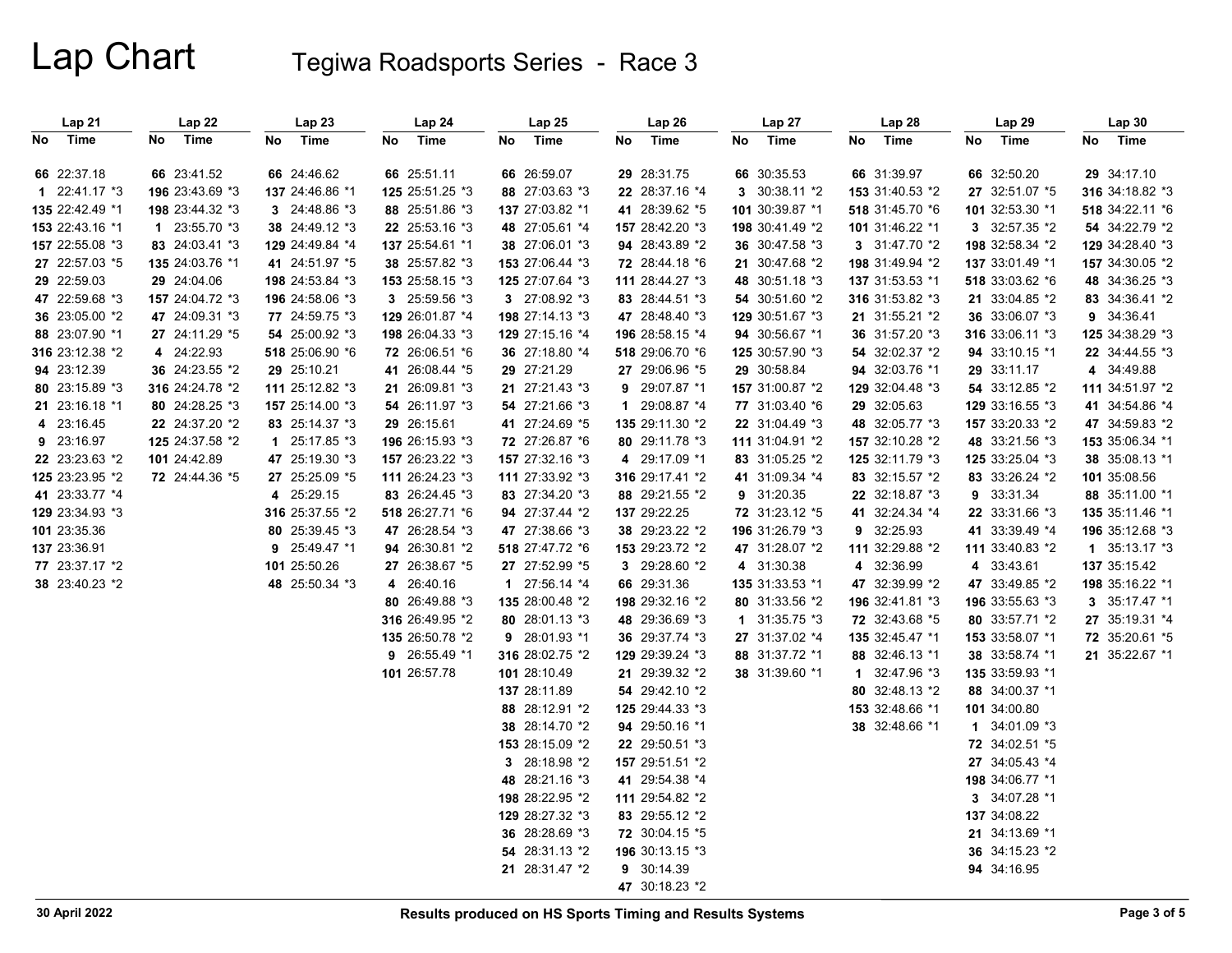30:21.62 \*1 30:22.80 \*3 30:22.86 \*2 **4** 30:23.44 30:23.51 \*4 30:27.14 \*5 30:29.64 \*1 30:31.27 \*1 30:31.66 \*1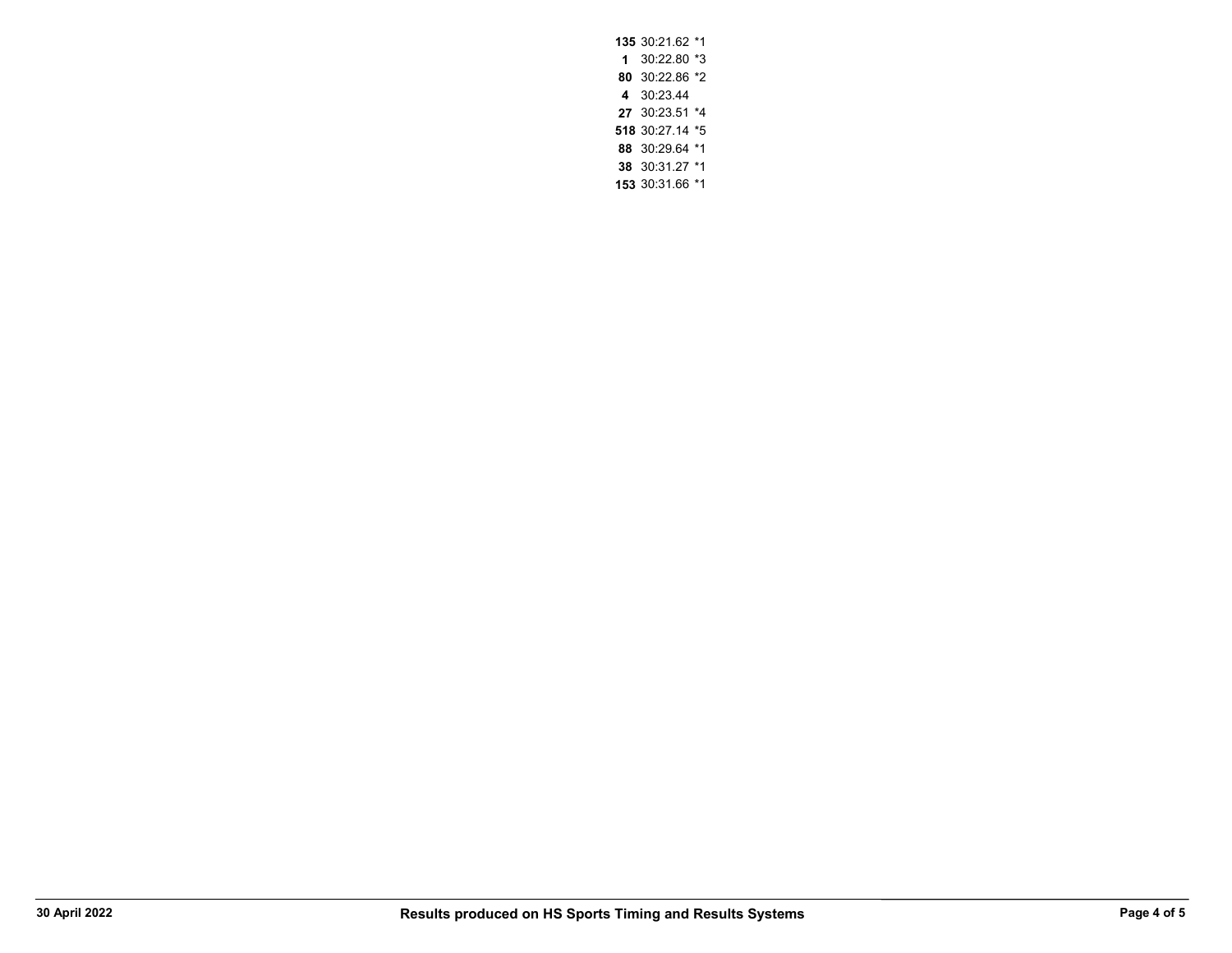|     | Lap <sub>31</sub> |    | Lap <sub>32</sub> |             | Lap <sub>33</sub> |    | Lap 34          |    | Lap <sub>35</sub> |    | Lap36           |    | Lap 37          |    | Lap 38          |     | Lap39           | Lap40           |
|-----|-------------------|----|-------------------|-------------|-------------------|----|-----------------|----|-------------------|----|-----------------|----|-----------------|----|-----------------|-----|-----------------|-----------------|
| No. | Time              | No | Time              | No          | Time              | No | Time            | No | Time              | No | Time            | No | Time            | No | Time            | No. | Time            | No Time         |
|     | 29 35:22.90       |    | 29 36:28.39       |             | 29 37:34.86       |    | 29 38:40.09     |    | 29 39:44.98       |    | 29 40:51.59     |    | 29 41:57.58     |    | 29 43:03.57     |     | 29 44:09.11     | 29 45:15.42     |
|     | 94 35:24.26 *1    |    | 94 36:31.99 *1    |             | 135 37:35.21 *2   |    | 198 38:44.52 *2 |    | 94 39:51.56 *1    |    | 47 40:51.91 *3  |    | 125 41:58.85 *4 |    | 111 43:05.58 *3 |     | 137 44:15.40 *1 | 129 45:19.81 *4 |
|     | 36 35:24.54 *3    |    | 27 36:33.56 *5    |             | 3 37:37.88 *2     |    | 94 38:44.69 *1  |    | 198 39:54.43 *2   |    | 137 40:52.12 *1 |    | 137 42:00.26 *1 |    | 72 43:08.29 *7  |     | 111 44:15.89 *3 | 137 45:23.32 *1 |
|     | 80 35:24.98 *3    |    | 36 36:33.57 *3    | $\mathbf 1$ | 37:38.17 *4       |    | 3 38:47.71 *2   |    | 41 39:55.00 *5    |    | 88 40:53.34 *2  |    | 38 42:00.43 *2  |    | 137 43:08.37 *1 |     | 38 44:17.85 *2  | 38 45:26.17 *2  |
|     | 316 35:31.40 *3   |    | 80 36:37.19 *3    |             | 94 37:38.37 *1    |    | 135 38:48.74 *2 |    | 3 39:56.81 *2     |    | 518 40:55.93 *7 |    | 22 42:00.68 *4  |    | 48 43:08.54 *4  |     | 94 44:19.09 *1  | 94 45:26.29 *1  |
|     | 54 35:34.16 *2    |    | 72 36:41.15 *6    |             | 196 37:41.36 *4   |    | 1 38:50.65 *4   |    | 36 40:01.29 *3    |    | 94 40:58.03 *1  |    | 88 42:02.41 *2  |    | 38 43:08.95 *2  |     | 88 44:21.19 *2  | 111 45:26.74 *3 |
|     | 157 35:39.98 *2   |    | 316 36:43.65 *3   |             | 36 37:42.39 *3    |    | 36 38:50.99 *3  |    | 135 40:02.49 *2   |    | 198 41:03.31 *2 |    | 94 42:04.97 *1  |    | 88 43:10.15 *2  |     | 48 44:23.02 *4  | 88 45:28.82 *2  |
|     | 129 35:41.29 *3   |    | 54 36:44.01 *2    |             | 27 37:46.66 *5    |    | 196 38:54.95 *4 |    | 1 40:03.14 $*4$   |    | 3 41:06.09 *2   |    | 47 42:04.98 *3  |    | 94 43:11.62 *1  |     | 125 44:25.66 *4 | 9 45:35.01      |
|     | 518 35:42.10 *6   |    | 21 36:46.31 *2    |             | 80 37:50.06 *3    |    | 9 38:58.49      |    | 9 40:03.79        |    | 36 41:10.10 *3  |    | 198 42:12.39 *2 |    | 125 43:12.59 *4 |     | 47 44:25.91 *3  | 48 45:36.28 *4  |
|     | 9 35:42.29        |    | 9 36:47.92        |             | 9 37:53.14        |    | 27 39:00.06 *5  |    | 196 40:08.13 *4   |    | 9 41:10.18      |    | 3 42:15.30 *2   |    | 22 43:14.28 *4  |     | 22 44:27.41 *4  | 47 45:36.68 *3  |
|     | 83 35:46.34 *2    |    | 157 36:49.77 *2   |             | 54 37:54.75 *2    |    | 80 39:01.08 *3  |    | 80 40:11.91 *3    |    | 41 41:10.93 *5  |    | 518 42:15.65 *7 |    | 47 43:14:36 *3  |     | 72 44:28.22 *7  | 125 45:39.03 *4 |
|     | 48 35:50.44 *3    |    | 129 36:53.35 *3   |             | 316 37:56.44 *3   |    | 54 39:04:36 *2  |    | 54 40:13.46 *2    |    | $141:16.25*4$   |    | 9 42:16.69      |    | 198 43:21.20 *2 | 9   | 44:28.45        | 198 45:39.47 *2 |
|     | 125 35:51.47 *3   |    | 83 36:56.30 *2    |             | 157 37:59.07 *2   |    | 157 39:07.85 *2 |    | 27 40:14:02 *5    |    | 135 41:17.55 *2 |    | 36 42:19.28 *3  |    | 9 43:22.78      |     | 198 44:29.91 *2 | 22 45 41 64 *4  |
|     | 4 35:56.14        |    | 518 37:00.46 *6   |             | 72 37:59.86 *6    |    | 316 39:09.28 *3 |    | 157 40:16.48 *2   |    | 196 41:21.38 *4 |    | 41 42:27.12 *5  |    | 3 43:24.66 *2   |     | 3 44:34.29 *2   | 3 45:44.95 *2   |
|     | 22 35:57.20 *3    |    | 4 37:02.88        |             | 129 38:05.40 *3   |    | 4 39:15.48      |    | 316 40:21.47 *3   |    | 80 41:21.85 *3  |    | 1 42:28.28 *4   |    | 36 43:29.09 *3  |     | 36 44:37.80 *3  | 72 45:45.83 *7  |
|     | 111 36:02.56 *2   |    | 48 37:03.85 *3    |             | 83 38:05.99 *2    |    | 72 39:16.70 *6  |    | 4 40:21.86        |    | 54 41:22.50 *2  |    | 135 42:30.83 *2 |    | 518 43:33.95 *7 |     | 4 44:48.18      | 36 45:46.76 *3  |
|     | 47 36:09.16 *2    |    | 125 37:05.63 *3   |             | 4 38:08.97        |    | 83 39:16.94 *2  |    | 83 40:27.36 *2    |    | 157 41:25.10 *2 |    | 80 42:32.01 *3  |    | 1 43:40.51 *4   |     | 518 44:51.71 *7 | 4 45:55.30      |
|     | 41 36:09.67 *4    |    | 22 37:09.46 *3    |             | 48 38:16.88 *3    |    | 129 39:18.18 *3 |    | 129 40:30.36 *3   |    | 4 41:27.81      |    | 54 42:32.77 *2  |    | 4 43:41.41      |     | 80 44:52.85 *3  | 80 46:04:49 *3  |
|     | 153 36:13.87 *1   |    | 111 37:13.16 *2   |             | 125 38:18.79 *3   |    | 48 39:30.12 *3  |    | 72 40:34.31 *6    |    | 27 41:28.10 *5  |    | 4 42:34.78      |    | 80 43:42.76 *3  |     | 54 44:52.94 *2  | 54 46:05.56 *2  |
|     | 101 36:15.08      |    | 47 37:18.71 *2    |             | 518 38:19.21 *6   |    | 125 39:32.24 *3 |    | 101 40:42.11      |    | 316 41:34.62 *3 |    | 157 42:34.88 *2 |    | 41 43:42.81 *5  | 1   | 44:53.47 *4     | 1 46:07.10 *4   |
|     | 38 36:16.64 *1    |    | 101 37:20.88      |             | 22 38:21.83 *3    |    | 111 39:33.65 *2 |    | 48 40:42.78 *3    |    | 83 41:37.60 *2  |    | 196 42:36.05 *4 |    | 54 43:43.30 *2  |     | 41 44:58.71 *5  | 518 46:13.29 *7 |
|     | 88 36:19.03 *1    |    | 153 37:21.65 *1   |             | 111 38:23.40 *2   |    | 101 39:34.76    |    | 111 40:44.08 *2   |    | 129 41:42.77 *3 |    | 27 42:41.83 *5  |    | 157 43:44.64 *2 |     | 135 44:59.95 *2 | 41 46:14.80 *5  |
|     | 135 36:22.57 *1   |    | 38 37:24.71 *1    |             | 101 38:27.35      |    | 22 39:35.07 *3  |    | 153 40:44.28 *1   |    | 101 41:48.48    |    | 83 42:47.96 *2  |    | 135 43:45.75 *2 |     | 196 45:02.78 *4 | 135 46:16.26 *2 |
|     | 137 36:22.68      |    | 41 37:24.74 *4    |             | 47 38:28.59 *2    |    | 153 39:36.82 *1 |    | 125 40:45.65 *3   |    | 72 41:52.18 *6  |    | 316 42:48.34 *3 |    | 196 43:49.41 *4 |     | 101 45:08.68    | 101 46:16.55    |
|     | 198 36:25.57 *1   |    | 88 37:26.82 *1    |             | 153 38:28.97 *1   |    | 518 39:36.89 *6 |    | 22 40:47.97 *3    |    | 153 41:52.74 *1 |    | 101 42:54.77    |    | 27 43:55.60 *5  |     | 83 45:09.13 *2  | 196 46:17.24 *4 |
|     | 1 36:25.86 *3     |    | 137 37:30.34      |             | 38 38:33.25 *1    |    | 47 39:40.16 *2  |    | 38 40:50.96 *1    |    | 111 41:55.06 *2 |    | 129 42:54.84 *3 |    | 83 43:57.83 *2  |     | 27 45:10.08 *5  | 83 46:19.62 *2  |
|     | 3 36:27.36 *1     |    | 198 37:34.78 *1   |             | 88 38:35.84 *1    |    | 38 39:42.25 *1  |    |                   |    | 48 41:56.38 *3  |    | 153 43:00.03 *1 |    | 316 44:00.46 *3 |     | 316 45 13 40 *3 | 153 46:24.40 *1 |
|     | 196 36:27.76 *3   |    |                   |             | 137 38:37.03      |    | 137 39:43.78    |    |                   |    |                 |    |                 |    | 101 44:00.97    |     | 153 45:14.83 *1 | 27 46:26.26 *5  |
|     |                   |    |                   |             | 41 38:39.69 *4    |    | 88 39:43.80 *1  |    |                   |    |                 |    |                 |    | 129 44:07.11 *3 |     |                 | 316 46:27.62 *3 |
|     |                   |    |                   |             |                   |    |                 |    |                   |    |                 |    |                 |    | 153 44:07.26 *1 |     |                 |                 |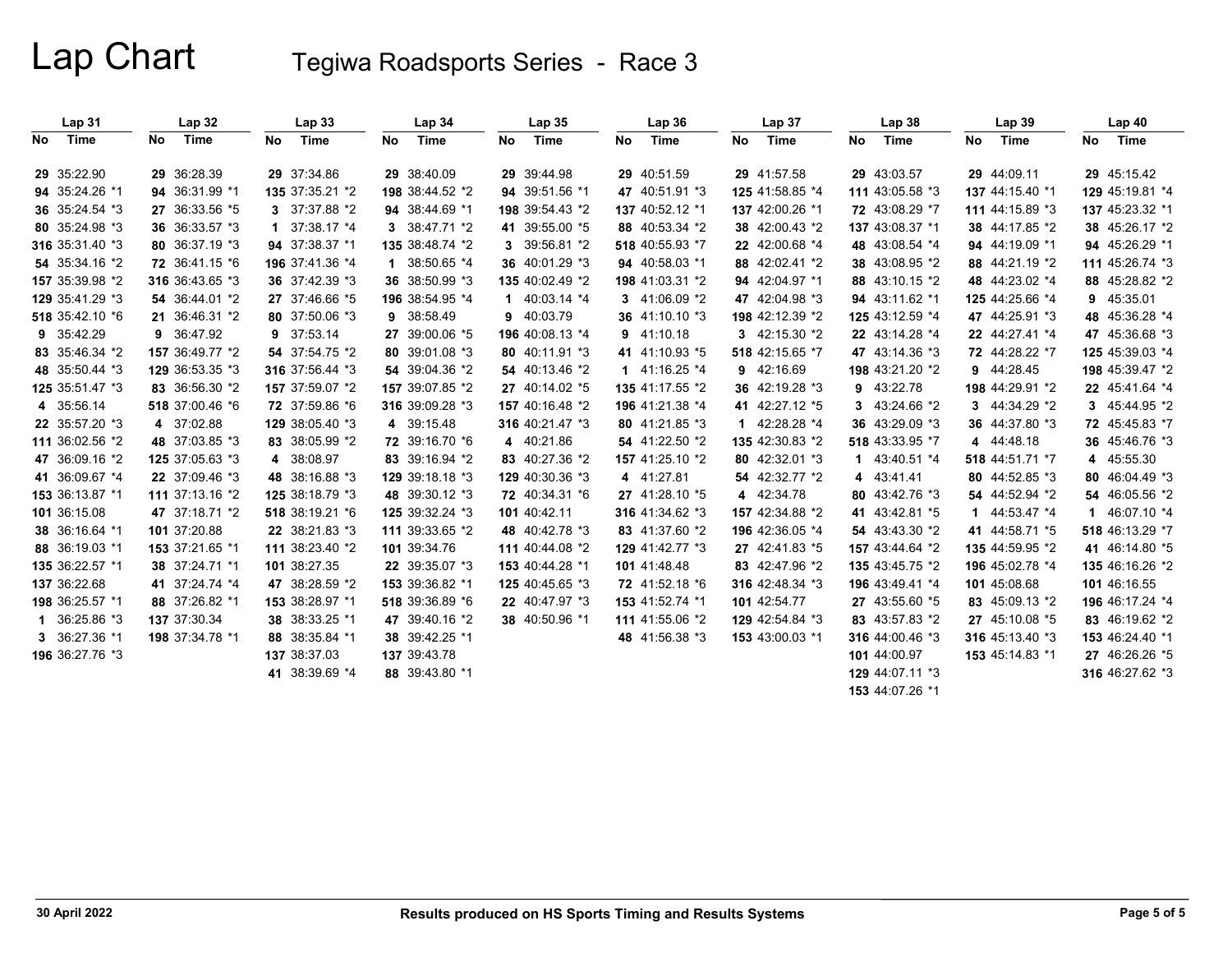## **Tegiwa Roadsports Series**

### **LAP TIMES - Race 3**

| 1            | <b>David DRINKWATER</b> |                      |                         |                         |                |                            |                            |                |                         |                          |         |  |  |  |
|--------------|-------------------------|----------------------|-------------------------|-------------------------|----------------|----------------------------|----------------------------|----------------|-------------------------|--------------------------|---------|--|--|--|
|              | Lap                     | $\blacktriangleleft$ | $\overline{2}$          | $\mathbf{3}$            | 4              | $\overline{\mathbf{5}}$    | 6                          | $\overline{7}$ | 8                       | 9                        | 10      |  |  |  |
|              | $\mathbf{1}$            | 1:28.11              | 1:14.80                 | 1:14.84                 | 1:15.74        | 1:15.54                    | 1:16.05                    | 1:14.28        | 1:14.48                 | 1:14.01                  | 1:14.18 |  |  |  |
|              | 11                      | 1:15.44              | 1:14.41                 | 1:14.09                 | 1:13.97        | 1:14.56                    | 1:14.82                    | 1:17.41        | 1:14.44                 | 1:14.53                  | 1:22.15 |  |  |  |
|              | 21                      | 2:38.29              | 1:12.73                 | 1:13.93                 | 1:12.95        | 1:12.21                    | 1:13.13                    | 1:12.08        | 1:12.69                 | 1:12.31                  | 1:12.48 |  |  |  |
|              | 31                      | 1:12.49              | 1:13.11                 | 1:12.03                 | 1:12.23        | 1:12.96                    | 1:13.63                    |                |                         |                          |         |  |  |  |
| $\mathbf{2}$ |                         | <b>Mike RAYNER</b>   |                         |                         |                |                            |                            |                |                         |                          |         |  |  |  |
|              | Lap                     | $\blacktriangleleft$ | $\overline{2}$          | $\mathbf{3}$            | 4              | 5                          | 6                          | 7              | 8                       | 9                        | 10      |  |  |  |
|              | $\mathbf{1}$            | 1:17.96              | 1:11.27                 | 1:10.36                 | 1:09.91        | 1:11.67                    | 1:10.41                    | 2:09.92        | 1:15.55                 | 1:10.53                  | 1:11.57 |  |  |  |
|              | 11                      | 1:14.62              | 1:13.47                 | 1:12.65                 | 1:11.22        | 1:10.79                    | 1:20.11                    |                |                         |                          |         |  |  |  |
| $\mathbf{3}$ |                         | <b>Ben MACAULEY</b>  |                         |                         |                |                            |                            |                |                         |                          |         |  |  |  |
|              | Lap                     | $\blacktriangleleft$ | $\overline{2}$          | $\mathbf{3}$            | 4              | $\overline{\mathbf{5}}$    | 6                          | $\overline{7}$ | 8                       | 9                        | 10      |  |  |  |
|              | 1                       | 1:12.91              | 1:09.20                 | 1:09.51                 | 1:10.57        | 1:09.67                    | 1:09.84                    | 1:09.70        | 1:09.93                 | 1:09.65                  | 1:08.79 |  |  |  |
|              | 11                      | 1:09.19              | 1:09.69                 | 1:10.73                 | 1:09.32        | 1:09.86                    | 1:10.91                    | 1:09.47        | 1:09.66                 | 1:13.64                  | 2:36.62 |  |  |  |
|              | 21                      | 1:10.70              | 1:09.36                 | 1:10.06                 | 1:09.62        | 1:09.51                    | 1:09.59                    | 1:09.65        | 1:09.93                 | 1:10.19                  | 1:09.89 |  |  |  |
|              | 31                      | 1:10.52              | 1:09.83                 | 1:09.10                 | 1:09.28        | 1:09.21                    | 1:09.36                    | 1:09.63        | 1:10.66                 |                          |         |  |  |  |
| 4            | <b>John MUNDAY</b>      |                      |                         |                         |                |                            |                            |                |                         |                          |         |  |  |  |
|              | Lap                     | $\mathbf{1}$         | $\overline{2}$          | $\mathbf{3}$            | 4              | $\overline{\mathbf{5}}$    | 6                          | $\overline{7}$ | 8                       | 9                        | 10      |  |  |  |
|              | 1                       | 1:08.97              | 1:06.09                 | 1:05.97                 | 1:06.10        | 1:06.37                    | 1:05.73                    | 1:06.04        | 1:05.66                 | 1:06.10                  | 1:06.82 |  |  |  |
|              | 11                      | 1:06.42              | 1:06.30                 | 1:06.25                 | 1:06.67        | 1:06.11                    | 1:07.26                    | 1:06.84        | 1:06.20                 | 1:06.42                  | 1:07.63 |  |  |  |
|              | 21                      | 1:06.50              | 1:06.48                 | 1:06.22                 | 1:11.01        | 2:36.93                    | 1:06.35                    | 1:06.94        | 1:06.61                 | 1:06.62                  | 1:06.27 |  |  |  |
|              | 31                      | 1:06.26              | 1:06.74                 | 1:06.09                 | 1:06.51        | 1:06.38                    | 1:05.95                    | 1:06.97        | 1:06.63                 | 1:06.77                  | 1:07.12 |  |  |  |
| 9            | <b>Rob BOSTON</b>       |                      |                         |                         |                |                            |                            |                |                         |                          |         |  |  |  |
|              | Lap                     | 1                    | $\overline{2}$          | $\mathbf{3}$            | 4              | $\overline{\mathbf{5}}$    | 6                          | $\overline{7}$ | 8                       | 9                        | 10      |  |  |  |
|              | 1                       | 1:05.71              | 1:06.40                 | 1:06.19                 | 1:05.77        | 1:06.21                    | 1:05.70                    | 1:05.95        | 1:07.17                 | 1:07.20                  | 1:06.47 |  |  |  |
|              | 11                      | 1:05.94              | 1:05.81                 | 1:05.29                 | 1:05.81        | 1:07.12                    | 1:05.84                    | 1:07.04        | 1:05.73                 | 1:06.38                  | 1:06.33 |  |  |  |
|              | 21                      | 1:12.91              | 2:32.50                 | 1:06.02                 | 1:06.44        | 1:05.94                    | 1:06.52                    | 1:05.96        | 1:05.58                 | 1:05.41                  | 1:05.07 |  |  |  |
|              | 31                      | 1:05.88              | 1:05.63                 | 1:05.22                 | 1:05.35        | 1:05.30                    | 1:06.39                    | 1:06.51        | 1:06.09                 | 1:05.67                  | 1:06.56 |  |  |  |
| 21           |                         | <b>Keir McCONOMY</b> |                         |                         |                |                            |                            |                |                         |                          |         |  |  |  |
|              | Lap                     | $\sim$ 1             | $2^{\circ}$             | $\overline{\mathbf{3}}$ | $\overline{4}$ | $\overline{\phantom{0}}$ 5 |                            | 6 7 8          |                         | $\overline{\phantom{a}}$ | 10      |  |  |  |
|              | $1 \quad$               | 1:10.04              | 1:07.36                 | 1:06.49                 | 1:06.36        | 1:08.79                    | 1:06.76                    | 1:06.66        | 1:08.63                 | 1:06.35                  | 1:06.23 |  |  |  |
|              | 11                      | 1:06.12              | 1:07.75                 | 1:06.90                 | 1:44.23        | 1:10.37                    | 1:08.88                    | 1:07.76        | 1:08.32                 | 1:07.92                  | 1:14.26 |  |  |  |
|              | 21                      | 2:53.63              | 1:11.62                 | 1:10.04                 | 1:07.85        | 1:08.36                    | 1:07.53                    | 1:09.64        | 1:08.84                 | 1:08.98                  | 1:23.64 |  |  |  |
| 22           |                         | <b>Chris FANTANA</b> |                         |                         |                |                            |                            |                |                         |                          |         |  |  |  |
|              | Lap                     | $\sim$ 1             | $\overline{\mathbf{2}}$ | $\overline{\mathbf{3}}$ | $\overline{4}$ | $\overline{\phantom{0}}$ 5 | $\overline{\phantom{a}}$ 6 | $\overline{7}$ | $\overline{\mathbf{8}}$ | $\overline{\phantom{a}}$ | 10      |  |  |  |
|              | $1 \quad$               | 1:25.32              | 1:13.83                 | 1:13.21                 | 1:12.31        | 1:12.35                    | 1:12.54                    | 1:12.81        | 1:13.72                 | 1:13.07                  | 1:13.46 |  |  |  |
|              | 11                      | 1:14.69              | 1:12.66                 | 1:13.13                 | 1:13.11        | 1:13.82                    | 1:13.38                    | 1:13.91        | 1:13.29                 | 1:13.02                  | 1:13.57 |  |  |  |
|              | 21                      | 1:15.96              | 2:44.00                 | 1:13.35                 | 1:13.98        | 1:14.38                    | 1:12.79                    | 1:12.89        | 1:12.65                 | 1:12.26                  | 1:12.37 |  |  |  |
|              | 31                      | 1:13.24              | 1:12.90                 | 1:12.71                 | 1:13.60        | 1:13.13                    | 1:14.23                    |                |                         |                          |         |  |  |  |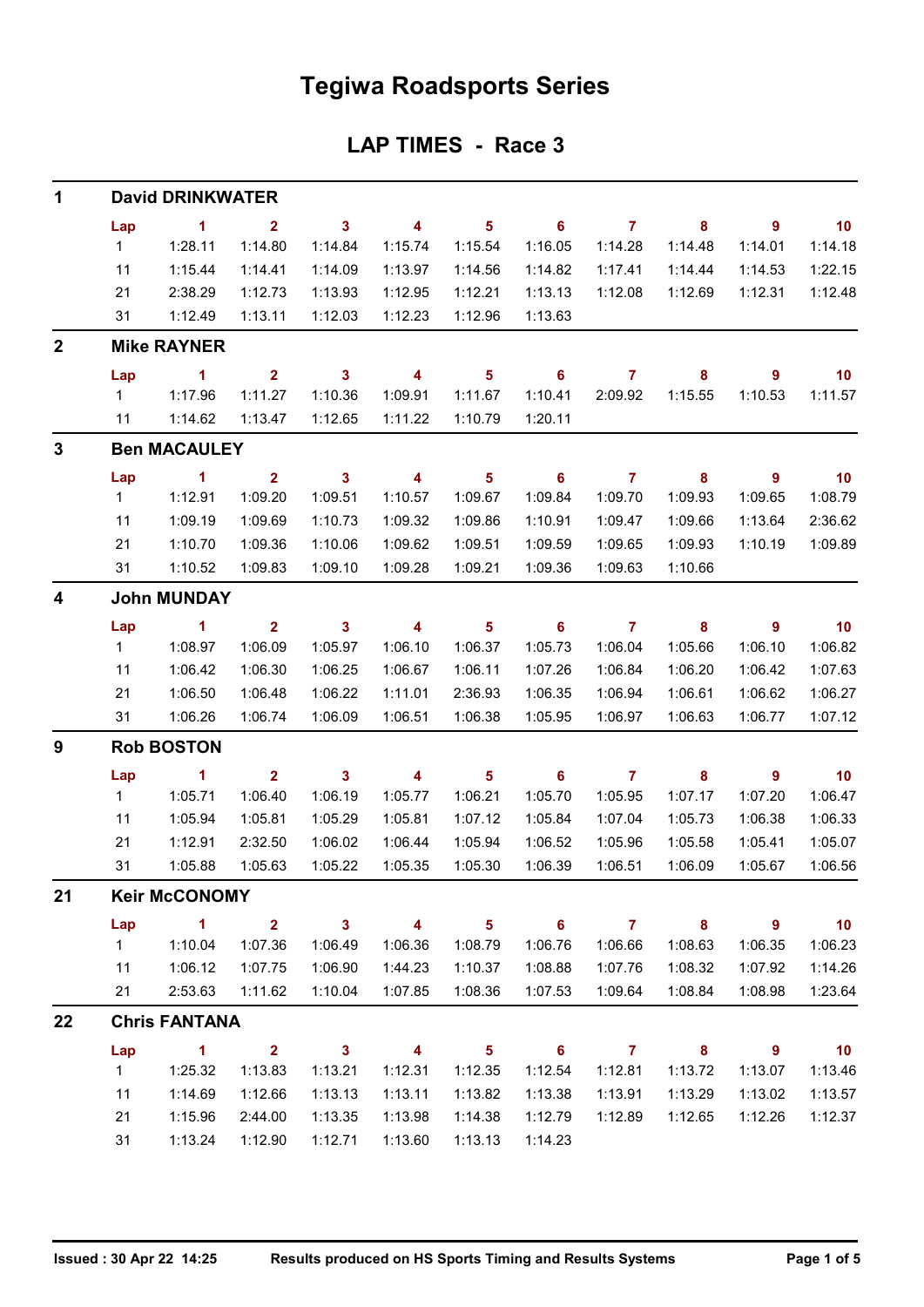| 27 | <b>Emma DAWSON</b>  |                                 |                           |                            |                           |                            |                                       |                         |                            |                            |                 |  |  |  |
|----|---------------------|---------------------------------|---------------------------|----------------------------|---------------------------|----------------------------|---------------------------------------|-------------------------|----------------------------|----------------------------|-----------------|--|--|--|
|    | Lap                 | $\blacksquare$ 1                | 2 <sup>1</sup>            | $\mathbf{3}$               | $\overline{4}$            | $5\phantom{.0}$            | $6\phantom{1}6$                       | $\mathbf{7}$            | 8                          | $\overline{9}$             | $\overline{10}$ |  |  |  |
|    | 1                   | 1:28.89                         | 1:14.81                   | 1:14.70                    | 1:14.80                   | 1:17.81                    | 1:15.55                               | 1:16.29                 | 1:15.20                    | 1:14.72                    | 1:14.69         |  |  |  |
|    | 11                  | 1:15.74                         | 1:14.94                   | 1:16.51                    | 1:21.90                   | 3:46.03                    | 1:14.45                               | 1:14.26                 | 1:13.80                    | 1:13.58                    | 1:14.32         |  |  |  |
|    | 21                  | 1:13.97                         | 1:16.55                   | 1:13.51                    | 1:14.05                   | 1:14.36                    | 1:13.88                               | 1:14.25                 | 1:13.10                    | 1:13.40                    | 1:13.96         |  |  |  |
|    | 31                  | 1:14.08                         | 1:13.73                   | 1:13.77                    | 1:14.48                   | 1:16.18                    |                                       |                         |                            |                            |                 |  |  |  |
| 29 |                     | <b>Matthew WEYMOUTH</b>         |                           |                            |                           |                            |                                       |                         |                            |                            |                 |  |  |  |
|    | Lap                 | $\sim$ 1                        | $\overline{2}$            | $\mathbf{3}$               | $\overline{\mathbf{4}}$   | $\overline{\phantom{0}}$ 5 | $\overline{\phantom{0}}$ 6            | $\overline{7}$          | $\overline{\phantom{a}}$ 8 | $\overline{\phantom{a}}$ 9 | $\overline{10}$ |  |  |  |
|    | 1                   | 1:05.92                         | 1:05.31                   | 1:05.23                    | 1:05.29                   | 1:05.41                    | 1:05.03                               | 1:05.85                 | 1:06.15                    | 1:06.65                    | 1:05.48         |  |  |  |
|    | 11                  | 1:04.94                         | 1:05.33                   | 1:05.91                    | 1:06.03                   | 1:06.59                    | 1:05.36                               | 1:05.79                 | 1:05.94                    | 1:05.60                    | 1:05.46         |  |  |  |
|    | 21                  | 1:05.76                         | 1:05.03                   | 1:06.15                    | 1:05.40                   | 1:05.68                    | 1:10.46                               | 2:27.09                 | 1:06.79                    | 1:05.54                    | 1:05.93         |  |  |  |
|    | 31                  | 1:05.80                         | 1:05.49                   | 1:06.47                    | 1:05.23                   | 1:04.89                    | 1:06.61                               | 1:05.99                 | 1:05.99                    | 1:05.54                    | 1:06.31         |  |  |  |
| 30 |                     | <b>Mike MARAIS</b>              |                           |                            |                           |                            |                                       |                         |                            |                            |                 |  |  |  |
|    | Lap                 | $\blacksquare$ 1                | $\mathbf{2}$              | $\overline{\phantom{a}}$ 3 | $\overline{4}$            | $\overline{\phantom{0}}$ 5 | $\overline{\phantom{0}}$ 6            | $\overline{7}$          | 8                          | $\overline{\phantom{a}}$ 9 | 10              |  |  |  |
|    | 1                   | 1:11.86                         | 1:08.32                   | 1:08.54                    | 1:07.52                   | 1:08.49                    | 1:07.95                               | 1:08.03                 | 1:08.62                    | 1:08.04                    | 1:08.36         |  |  |  |
|    | 11                  | 1:07.97                         | 1:08.12                   | 1:08.26                    | 1:08.12                   | 1:08.36                    | 1:08.17                               | 1:15.55                 | 2:55.77                    |                            |                 |  |  |  |
| 36 |                     | <b>Sam McKEE</b>                |                           |                            |                           |                            |                                       |                         |                            |                            |                 |  |  |  |
|    | Lap                 | $\blacktriangleleft$            | 2 <sub>1</sub>            | $\mathbf{3}$               | $\overline{4}$            | $\sqrt{5}$                 | $6\phantom{1}6$                       | $\overline{7}$          | $\bf{8}$                   | $\overline{9}$             | 10              |  |  |  |
|    | $1 \quad$           | 1:20.33                         | 1:12.02                   | 1:12.63                    | 1:11.81                   | 1:12.00                    | 1:11.62                               | 1:13.00                 | 1:13.40                    | 1:12.33                    | 1:13.35         |  |  |  |
|    | 11                  | 1:11.25                         | 1:12.86                   | 1:12.55                    | 1:12.13                   | 1:11.82                    | 1:12.86                               | 1:13.62                 | 1:12.40                    | 1:13.02                    | 1:18.55         |  |  |  |
|    | 21                  | 2:55.25                         | 1:09.89                   | 1:09.05                    | 1:09.84                   | 1:09.62                    | 1:08.87                               | 1:09.16                 | 1:09.31                    | 1:09.03                    | 1:08.82         |  |  |  |
|    | 31                  | 1:08.60                         | 1:10.30                   | 1:08.81                    | 1:09.18                   | 1:09.81                    | 1:08.71                               | 1:08.96                 |                            |                            |                 |  |  |  |
| 38 | <b>David BRYANT</b> |                                 |                           |                            |                           |                            |                                       |                         |                            |                            |                 |  |  |  |
|    | Lap                 | $\sim$ 1                        | $\mathbf{2}$              | $\mathbf{3}$               | $\overline{4}$            | $\overline{\mathbf{5}}$    | $6\phantom{1}6$                       | $\overline{7}$          | 8                          | $\overline{9}$             | 10              |  |  |  |
|    | $1 \quad$           | 1:15.96                         | 1:10.00                   | 1:09.89                    | 1:10.03                   | 1:09.76                    | 1:09.15                               | 1:09.13                 | 1:08.27                    | 1:08.04                    | 1:08.63         |  |  |  |
|    | 11                  | 1:08.33                         | 1:08.72                   | 1:08.87                    | 1:08.38                   | 1:08.45                    | 1:14.73                               | 2:45.89                 | 1:09.12                    | 1:08.88                    | 1:08.89         |  |  |  |
|    | 21                  | 1:08.70                         | 1:08.19                   | 1:08.69                    | 1:08.52                   | 1:08.05                    | 1:08.33                               | 1:09.06                 | 1:10.08                    | 1:09.39                    | 1:08.51         |  |  |  |
|    | 31                  | 1:08.07                         | 1:08.54                   | 1:09.00                    | 1:08.71                   | 1:09.47                    | 1:08.52                               | 1:08.90                 | 1:08.32                    |                            |                 |  |  |  |
| 41 |                     | <b>Graeme CHATTEN</b>           |                           |                            |                           |                            |                                       |                         |                            |                            |                 |  |  |  |
|    | Lap<br>1            | $\blacktriangleleft$<br>1:30.80 | 2 <sup>1</sup><br>1:15.41 | 3 <sup>1</sup><br>1:17.11  | $\overline{4}$<br>1:16.32 | $-5$<br>1:15.92            | $\overline{\phantom{0}}$ 6<br>1:16.25 | $\mathbf{7}$<br>1:15.50 | $\bf{8}$<br>1:15.28        | 9<br>1:15.43               | 10<br>1:16.24   |  |  |  |
|    | 11                  | 1:17.21                         | 1:18.87                   | 1:15.43                    | 1:17.85                   | 1:16.44                    | 1:21.55                               | 2:52.16                 | 1:18.20                    | 1:16.47                    | 1:16.25         |  |  |  |
|    | 21                  | 1:14.93                         | 1:14.76                   | 1:14.96                    | 1:15.00                   | 1:15.15                    | 1:15.37                               | 1:14.81                 | 1:15.07                    | 1:14.95                    | 1:15.31         |  |  |  |
|    | 31                  | 1:15.93                         | 1:16.19                   | 1:15.69                    | 1:15.90                   | 1:16.09                    |                                       |                         |                            |                            |                 |  |  |  |
| 44 |                     | <b>Jez BANKS</b>                |                           |                            |                           |                            |                                       |                         |                            |                            |                 |  |  |  |
|    | Lap                 | $\blacktriangleleft$            | 2 <sub>1</sub>            | 3 <sup>1</sup>             | 4                         | $5^{\circ}$                | $6\overline{6}$                       | $\mathbf{7}$            | 8                          | 9                          | 10              |  |  |  |
|    | 1                   | 1:27.60                         | 1:14.52                   | 1:14.47                    | 1:14.60                   | 1:14.10                    | 1:14.39                               | 1:14.55                 | 1:14.24                    | 2:20.28                    | 10:02.70        |  |  |  |
| 47 |                     | <b>Kevin BOTTOMLEY</b>          |                           |                            |                           |                            |                                       |                         |                            |                            |                 |  |  |  |
|    | Lap                 | $\blacktriangleleft$            | $\overline{2}$            | $\mathbf{3}$               | $\overline{4}$            | $5\phantom{.0}$            | 6                                     | $\overline{7}$          | 8                          | 9                          | 10              |  |  |  |
|    | $\mathbf{1}$        | 1:18.66                         | 1:11.07                   | 1:11.60                    | 1:10.20                   | 1:10.86                    | 1:10.00                               | 1:11.69                 | 1:13.16                    | 1:10.71                    | 1:10.41         |  |  |  |
|    | 11                  | 1:10.14                         | 1:10.60                   | 1:10.56                    | 1:12.66                   | 1:10.36                    | 1:17.49                               | 2:39.38                 | 1:10.13                    | 1:09.63                    | 1:09.99         |  |  |  |
|    | 21                  | 1:09.24                         | 1:10.12                   | 1:09.74                    | 1:29.83                   | 1:09.84                    | 1:11.92                               | 1:09.86                 | 1:09.98                    | 1:09.33                    | 1:09.55         |  |  |  |
|    | 31                  | 1:09.88                         | 1:11.57                   | 1:11.75                    | 1:13.07                   | 1:09.38                    | 1:11.55                               | 1:10.77                 |                            |                            |                 |  |  |  |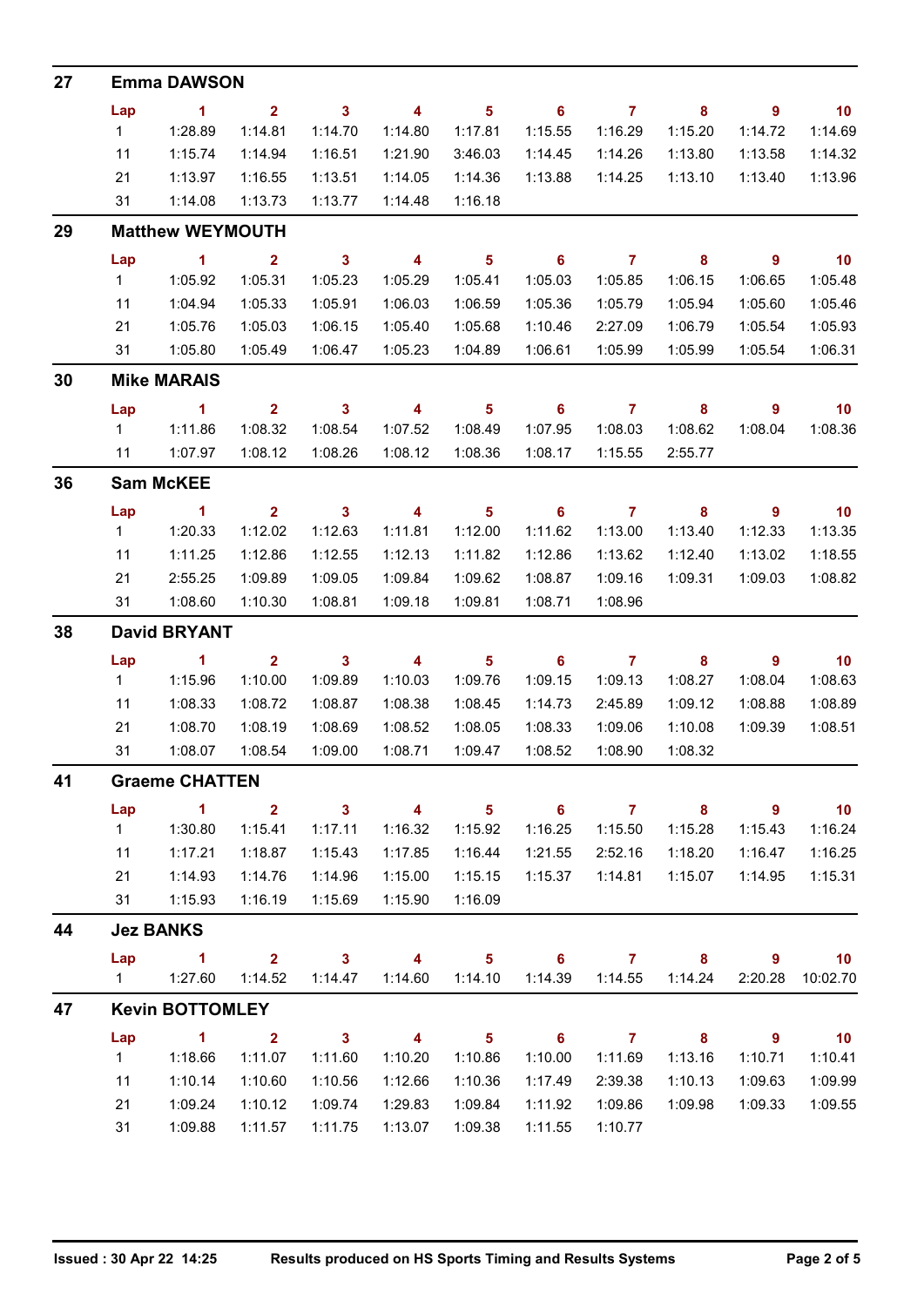| 48 | <b>Mike NASH</b> |                           |                         |                            |                         |                            |                            |                    |                            |                          |                          |  |  |  |
|----|------------------|---------------------------|-------------------------|----------------------------|-------------------------|----------------------------|----------------------------|--------------------|----------------------------|--------------------------|--------------------------|--|--|--|
|    | Lap              | $\blacksquare$ 1          | $2^{\circ}$             | $\overline{\phantom{a}}$ 3 | 4                       | 5 <sub>5</sub>             | $\overline{\phantom{0}}$ 6 | $\overline{7}$     | $\overline{\phantom{a}}$ 8 | $\overline{9}$           | $\overline{10}$          |  |  |  |
|    | 1                | 1:16.91                   | 1:11.44                 | 1:10.07                    | 1:10.25                 | 1:11.29                    | 1:10.24                    | 1:08.75            | 1:11.81                    | 1:09.87                  | 1:09.66                  |  |  |  |
|    | 11               | 1:09.82                   | 1:10.34                 | 1:11.21                    | 1:11.07                 | 1:10.18                    | 1:11.73                    | 1:10.48            | 1:10.19                    | 1:19.76                  | 3:15.27                  |  |  |  |
|    | 21               | 1:15.27                   | 1:15.55                 | 1:15.53                    | 1:14.49                 | 1:14.59                    | 1:15.79                    | 1:14.69            | 1:14.19                    | 1:13.41                  | 1:13.03                  |  |  |  |
|    | 31               | 1:13.24                   | 1:12.66                 | 1:13.60                    | 1:12.16                 | 1:14.48                    | 1:13.26                    |                    |                            |                          |                          |  |  |  |
| 54 |                  | <b>Stephen HARRISON</b>   |                         |                            |                         |                            |                            |                    |                            |                          |                          |  |  |  |
|    | Lap              | $\blacksquare$ 1          | $\sim$ 2                | $\overline{\phantom{a}}$ 3 | $\overline{\mathbf{4}}$ | $\overline{\phantom{0}}$ 5 | $\overline{\phantom{0}}$ 6 | $\overline{7}$     | $\overline{\mathbf{8}}$    | $\overline{\phantom{a}}$ | $\overline{10}$          |  |  |  |
|    | 1                | 1:13.65                   | 1:09.06                 | 1:09.22                    | 1:09.72                 | 1:11.37                    | 1:09.07                    | 1:10.04            | 1:11.83                    | 1:09.70                  | 1:09.62                  |  |  |  |
|    | 11               | 1:09.22                   | 1:09.47                 | 1:09.67                    | 1:09.41                 | 1:10.86                    | 1:10.99                    | 1:09.97            | 1:09.59                    | 1:15.33                  | 2:43.13                  |  |  |  |
|    | 21               | 1:11.05                   | 1:09.69                 | 1:09.47                    | 1:10.97                 | 1:09.50                    | 1:10.77                    | 1:10.48            | 1:09.94                    | 1:11.37                  | 1:09.85                  |  |  |  |
|    | 31               | 1:10.74                   | 1:09.61                 | 1:09.10                    | 1:09.04                 | 1:10.27                    | 1:10.53                    | 1:09.64            | 1:12.62                    |                          |                          |  |  |  |
| 66 |                  | <b>John MUNRO</b>         |                         |                            |                         |                            |                            |                    |                            |                          |                          |  |  |  |
|    | Lap              | $\sim$ 1                  | $2^{\circ}$             | $\overline{\mathbf{3}}$    | $\overline{\mathbf{4}}$ | $\overline{\phantom{0}}$ 5 | $\overline{\phantom{a}}$ 6 | $\overline{7}$     | $\overline{\mathbf{8}}$    | $\overline{\phantom{a}}$ | $\overline{10}$          |  |  |  |
|    | 1                | 1:04.11                   | 1:04.00                 | 1:04.11                    | 1:04.22                 | 1:03.63                    | 1:03.88                    | 1:04.77            | 1:05.27                    | 1:06.18                  | 1:04.98                  |  |  |  |
|    | 11               | 1:05.57                   | 1:04.79                 | 1:04.72                    | 1:05.47                 | 1:05.25                    | 1:04.83                    | 1:04.68            | 1:04.83                    | 1:03.95                  | 1:03.55                  |  |  |  |
|    | 21               | 1:04.39                   | 1:04.34                 | 1:05.10                    | 1:04.49                 | 1:07.96                    | 2:32.29                    | 1:04.17            | 1:04.44                    | 1:10.23                  |                          |  |  |  |
| 72 |                  | <b>Lee FORINTON</b>       |                         |                            |                         |                            |                            |                    |                            |                          |                          |  |  |  |
|    | Lap              | $\sim$ 1                  | $\overline{\mathbf{2}}$ | $\overline{\mathbf{3}}$    | $\overline{4}$          | $\overline{\phantom{0}}$ 5 | $\overline{\phantom{0}}$ 6 | $\overline{7}$     | $\overline{\phantom{a}}$ 8 | $\overline{\phantom{a}}$ | $\overline{\mathbf{10}}$ |  |  |  |
|    | $1 \quad$        | 1:38.96                   | 1:20.83                 | 1:19.76                    | 1:18.66                 | 1:18.93                    | 1:18.59                    | 1:21.58            | 1:20.30                    | 1:20.24                  | 1:22.23                  |  |  |  |
|    | 11               | 1:19.96                   | 1:17.96                 | 1:19.02                    | 1:18.97                 | 1:18.37                    | 1:30.91                    | 2:59.09            | 1:22.15                    | 1:20.36                  | 1:17.31                  |  |  |  |
|    | 21               | 1:19.97                   | 1:18.97                 | 1:20.56                    | 1:18.83                 | 1:18.10                    | 1:20.54                    | 1:18.71            | 1:16.84                    | 1:17.61                  | 1:17.87                  |  |  |  |
|    | 31               | 1:16.11                   | 1:19.93                 | 1:17.61                    |                         |                            |                            |                    |                            |                          |                          |  |  |  |
| 77 |                  | <b>Mark JONES</b>         |                         |                            |                         |                            |                            |                    |                            |                          |                          |  |  |  |
|    | Lap              | $\sim$ 1                  | $\overline{\mathbf{2}}$ | $\overline{\mathbf{3}}$    | $\overline{\mathbf{4}}$ | $\overline{\phantom{0}}$ 5 | $\overline{\phantom{0}}$ 6 | $\overline{7}$     | $\overline{\phantom{a}}$ 8 | 9                        | $\overline{10}$          |  |  |  |
|    | $1 \quad$        | 1:24.72                   | 1:10.16                 | 1:07.98                    | 1:07.31                 | 1:07.56                    | 1:07.63                    | 1:07.53            | 1:07.19                    | 1:06.88                  | 1:06.76                  |  |  |  |
|    | 11               | 1:07.97                   | 1:07.18                 | 1:07.84                    | 1:07.52                 | 1:07.95                    | 1:07.77                    | 1:13.38            | 2:54.28                    | 1:09.56                  | 1:22.58                  |  |  |  |
|    | 21               | 6:03.65                   |                         |                            |                         |                            |                            |                    |                            |                          |                          |  |  |  |
| 80 |                  | <b>David ASPDEN</b>       |                         |                            |                         |                            |                            |                    |                            |                          |                          |  |  |  |
|    | Lap              | $\blacksquare$            | 2 <sup>1</sup>          | $\overline{\mathbf{3}}$    | $\overline{\mathbf{4}}$ | $5^{\circ}$                | $\overline{\phantom{0}}$ 6 | $\overline{7}$     | 8                          | 9                        | 10                       |  |  |  |
|    | 1                | 1:15.21                   | 1:10.56                 | 1:11.49                    | 1:10.04                 | 1:09.73                    | 1:09.62                    | 1:09.30            | 1:16.74                    | 1:09.74                  | 1:10.15                  |  |  |  |
|    | 11               | 1:09.22                   | 1:10.07                 | 1:10.67                    | 1:11.34                 | 1:11.16                    | 1:44.20                    | 2:36.47            | 1:10.18                    | 1:12.36                  | 1:11.20                  |  |  |  |
|    | 21               | 1:10.43                   | 1:11.25                 | 1:10.65                    | 1:11.08                 | 1:10.70                    | 1:14.57                    | 1:09.58            | 1:27.27                    | 1:12.21                  | 1:12.87                  |  |  |  |
|    | 31               | 1:11.02                   | 1:10.83                 | 1:09.94                    | 1:10.16                 | 1:10.75                    | 1:10.09                    | 1:11.64            |                            |                          |                          |  |  |  |
| 83 |                  | <b>William PUTTERGILL</b> |                         |                            |                         |                            |                            |                    |                            |                          |                          |  |  |  |
|    | Lap              | $\sim$ 1                  | $\mathbf{2}$            | $\overline{\phantom{a}}$ 3 | $\overline{4}$          | $5^{\circ}$                | $\overline{\phantom{a}}$ 6 | $\overline{7}$     | $\overline{\phantom{a}}$ 8 | $\overline{9}$           | $\blacksquare$ 10        |  |  |  |
|    | 1                | 1:17.20                   | 1:11.90                 | 1:09.97                    | 1:10.84                 | 1:11.47                    | 1:09.82                    | 1:09.43            | 1:11.09                    | 1:11.41                  | 1:10.76                  |  |  |  |
|    | 11               | 1:10.68                   | 1:09.89                 | 1:09.93                    | 1:11.00                 | 1:10.63                    | 1:10.39                    | 1:10.97            | 1:20.23                    | 2:35.80                  | 1:10.96                  |  |  |  |
|    | 21               | 1:10.08                   | 1:09.75                 | 1:10.31                    | 1:10.61                 | 1:10.13                    | 1:10.32                    | 1:10.67            | 1:10.17                    | 1:09.93                  | 1:09.96                  |  |  |  |
|    | 31               | 1:09.69                   | 1:10.95                 | 1:10.42                    | 1:10.24                 | 1:10.36                    | 1:09.87                    | 1:11.30            | 1:10.49                    |                          |                          |  |  |  |
| 88 |                  | <b>Bill REDDROP</b>       |                         |                            |                         |                            |                            |                    |                            |                          |                          |  |  |  |
|    | Lap              | $\blacksquare$ 1          | $\mathbf{2}$            | $\overline{\phantom{a}}$ 3 | $\overline{4}$          | $5\phantom{.0}$            | $\overline{\phantom{0}}$ 6 | $\overline{7}$     | $\overline{\phantom{a}}$ 8 | 9                        | 10                       |  |  |  |
|    | 1                | 1:12.14<br>1:09.36        | 1:09.09                 | 1:08.88                    | 1:09.03                 | 1:09.50                    | 1:09.25                    | 1:08.96            | 1:09.05                    | 1:08.72                  | 1:08.35                  |  |  |  |
|    |                  |                           |                         | 1:08.85                    | 1:09.26                 | 1:08.72                    | 1:09.01                    | 1:08.45            | 1:09.52                    | 1:08.97                  | 1:13.94                  |  |  |  |
|    | 11               |                           | 1:08.85                 |                            |                         |                            |                            |                    |                            |                          |                          |  |  |  |
|    | 21<br>31         | 2:43.96<br>1:07.79        | 1:11.77<br>1:09.02      | 1:09.28<br>1:07.96         | 1:08.64<br>1:09.54      | 1:08.09<br>1:09.07         | 1:08.08<br>1:07.74         | 1:08.41<br>1:11.04 | 1:14.24<br>1:07.63         | 1:10.63                  | 1:08.03                  |  |  |  |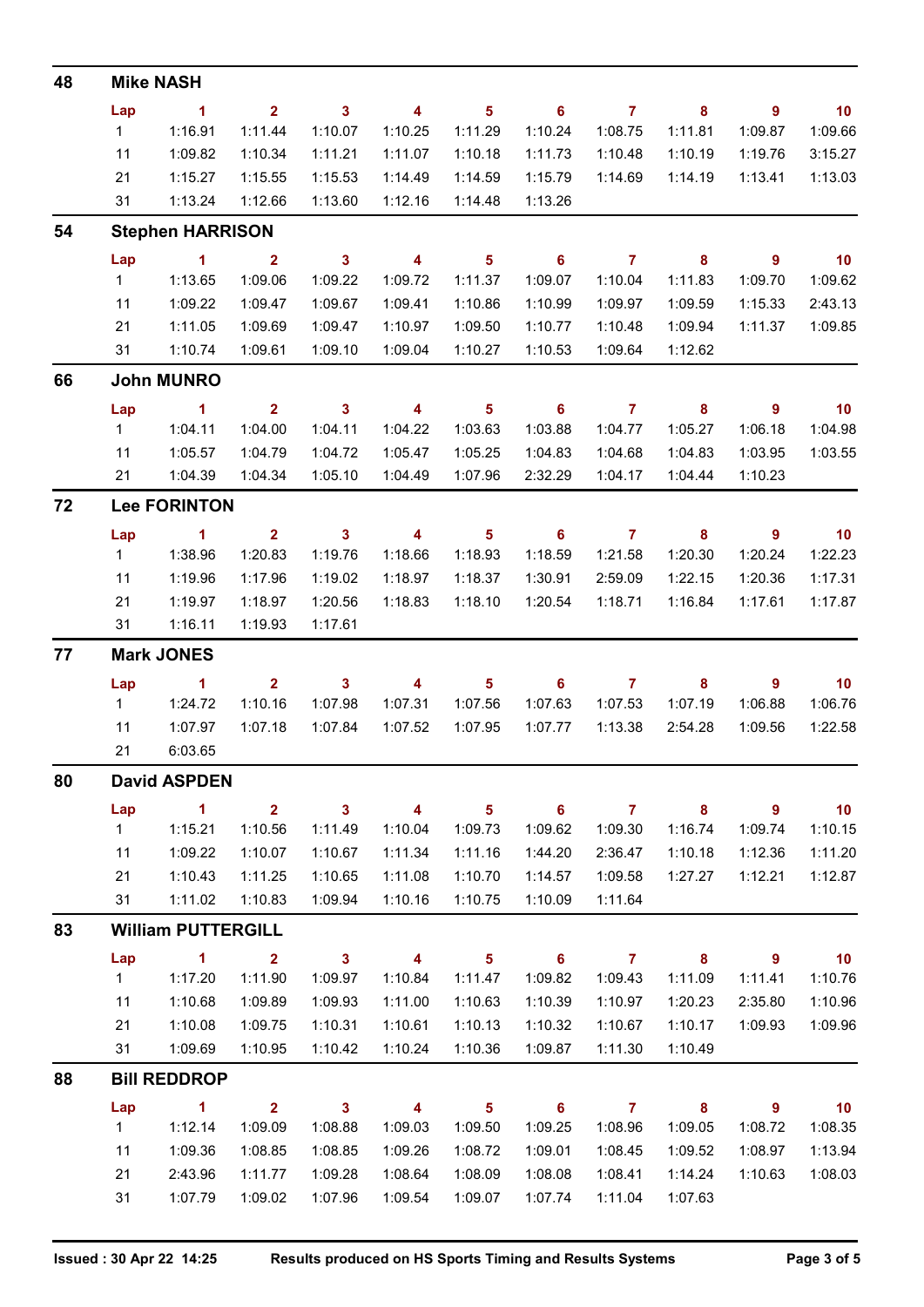| 91  | <b>Oliver OWEN</b>     |                         |                                                 |                            |                          |                            |                            |                |                            |                            |                          |  |  |  |
|-----|------------------------|-------------------------|-------------------------------------------------|----------------------------|--------------------------|----------------------------|----------------------------|----------------|----------------------------|----------------------------|--------------------------|--|--|--|
|     | Lap                    | $\sim$ 1                | $\overline{2}$                                  | $\mathbf{3}$               | 4                        | $5\phantom{.0}$            | 6                          | $\overline{7}$ | 8                          | 9                          | 10                       |  |  |  |
|     | $1 \quad \Box$         | 1:10.71                 | 1:07.67                                         | 1:06.82                    | 1:06.80                  | 1:07.73                    | 1:07.86                    | 1:14.17        |                            |                            |                          |  |  |  |
| 94  |                        | <b>Ben UREN</b>         |                                                 |                            |                          |                            |                            |                |                            |                            |                          |  |  |  |
|     | Lap                    | $\sim$ 1                | 2 <sup>1</sup>                                  | $\overline{\phantom{a}}$ 3 | $\overline{\phantom{a}}$ | $5\phantom{1}$             | 6                          | $\overline{7}$ | 8                          | $\overline{9}$             | 10                       |  |  |  |
|     | 1                      | 1:07.57                 | 1:05.86                                         | 1:05.86                    | 1:05.94                  | 1:05.71                    | 1:05.77                    | 1:05.71        | 1:06.85                    | 1:06.53                    | 1:05.72                  |  |  |  |
|     | 11                     | 1:05.41                 | 1:05.37                                         | 1:05.62                    | 1:06.70                  | 1:06.47                    | 1:05.39                    | 1:04.96        | 1:05.55                    | 1:06.56                    | 1:06.39                  |  |  |  |
|     | 21                     | 1:12.45                 | 3:18.42                                         | 1:06.63                    | 1:06.45                  | 1:06.27                    | 1:06.51                    | 1:07.09        | 1:06.39                    | 1:06.80                    | 1:07.31                  |  |  |  |
|     | 31                     | 1:07.73                 | 1:06.38                                         | 1:06.32                    | 1:06.87                  | 1:06.47                    | 1:06.94                    | 1:06.65        | 1:07.47                    | 1:07.20                    |                          |  |  |  |
| 100 |                        | <b>Lewis HARRISON</b>   |                                                 |                            |                          |                            |                            |                |                            |                            |                          |  |  |  |
|     | Lap                    | $\blacktriangleleft$    | $\mathbf{2}$                                    | $\mathbf{3}$               | $\overline{4}$           | $\overline{\mathbf{5}}$    | 6                          | $\overline{7}$ | 8                          | 9                          | 10                       |  |  |  |
|     |                        |                         | 1:11.94                                         | 1:12.67                    | 1:12.61                  | 1:18.80                    | 1:27.93                    | 5:35.38        |                            |                            |                          |  |  |  |
| 101 |                        | <b>Matthew HIGGINS</b>  |                                                 |                            |                          |                            |                            |                |                            |                            |                          |  |  |  |
|     | Lap                    | $\blacksquare$          | $\overline{\mathbf{2}}$                         | $\overline{\phantom{a}}$ 3 | $\overline{\mathbf{4}}$  | $\overline{\phantom{0}}$ 5 | $\overline{\phantom{0}}$ 6 | $\overline{7}$ | 8                          | $\overline{9}$             | $-10$                    |  |  |  |
|     | $1 \quad$              | 1:11.22                 | 1:08.41                                         | 1:08.61                    | 1:07.02                  | 1:07.33                    | 1:06.58                    | 1:07.02        | 1:06.99                    | 1:06.92                    | 1:07.28                  |  |  |  |
|     | 11                     | 1:07.35                 | 1:07.15                                         | 1:06.60                    | 1:07.37                  | 1:06.32                    | 1:07.47                    | 1:06.29        | 1:07.01                    | 1:07.18                    | 1:07.42                  |  |  |  |
|     | 21                     | 1:07.82                 | 1:07.53                                         | 1:07.37                    | 1:07.52                  | 1:12.71                    | 2:29.38                    | 1:06.35        | 1:07.08                    | 1:07.50                    | 1:07.76                  |  |  |  |
|     | 31                     | 1:06.52                 | 1:05.80                                         | 1:06.47                    | 1:07.41                  | 1:07.35                    | 1:06.37                    | 1:06.29        | 1:06.20                    | 1:07.71                    | 1:07.87                  |  |  |  |
| 111 |                        | <b>Ed TURNER</b>        |                                                 |                            |                          |                            |                            |                |                            |                            |                          |  |  |  |
|     | Lap                    | $\sim$ 1                | $\overline{\mathbf{2}}$                         | $\overline{\phantom{a}}$ 3 | $\overline{\mathbf{4}}$  | $\overline{\phantom{0}}$ 5 | $\overline{\phantom{a}}$ 6 | $\overline{7}$ | $\overline{\phantom{a}}$ 8 | $\overline{\phantom{0}}$ 9 | $\overline{10}$          |  |  |  |
|     | $1 \quad$              | 1:14.59                 | 1:11.16                                         | 1:12.06                    | 1:10.24                  | 1:11.59                    | 1:10.11                    | 1:10.48        | 1:11.47                    | 1:11.43                    | 1:10.69                  |  |  |  |
|     | 11                     | 1:10.48                 | 1:09.95                                         | 1:09.71                    | 1:11.01                  | 1:10.84                    | 1:10.27                    | 1:10.57        | 1:10.36                    | 1:19.39                    | 2:36.42                  |  |  |  |
|     | 21                     | 1:11.41                 | 1:09.69                                         | 1:10.35                    | 1:10.55                  | 1:10.09                    | 1:24.97                    | 1:10.95        | 1:11.14                    | 1:10.59                    | 1:10.60                  |  |  |  |
|     | 31                     | 1:10.24                 | 1:10.25                                         | 1:10.43                    | 1:10.98                  | 1:10.52                    | 1:10.31                    | 1:10.85        |                            |                            |                          |  |  |  |
| 125 | <b>Matthew FOOTMAN</b> |                         |                                                 |                            |                          |                            |                            |                |                            |                            |                          |  |  |  |
|     | Lap                    | $\sim$ $\sim$ 1         | $\overline{\mathbf{2}}$                         | $\overline{\mathbf{3}}$    | $\overline{4}$           | 5 <sub>5</sub>             | $\overline{\phantom{0}}$ 6 | $\overline{7}$ | 8                          | $\overline{9}$             | $\overline{10}$          |  |  |  |
|     |                        | $1 \t 1:22.58$          | 1:13.04                                         | 1:13.28                    | 1:13.71                  | 1:12.85                    | 1:13.25                    | 1:13.22        | 1:14.68                    | 1:12.74                    | 1:14.05                  |  |  |  |
|     | 11                     | 1:14.16                 | 1:12.79                                         | 1:13.46                    |                          | 1:12.86  1:13.54           | 1:13.40                    | 1:14.00        | 1:13.62                    | 1:12.72                    | 1:13.63                  |  |  |  |
|     | 21                     | 1:13.67                 | 1:16.39                                         | 2:36.69                    | 1:13.57                  | 1:13.89                    | 1:13.25                    |                |                            | 1:14.16                    | 1:13.16                  |  |  |  |
|     | 31                     | 1:13.45                 | 1:13.41                                         | 1:13.20                    | 1:13.74                  | 1:13.07                    | 1:13.37                    |                |                            |                            |                          |  |  |  |
| 129 | <b>Philip ADCOCK</b>   |                         |                                                 |                            |                          |                            |                            |                |                            |                            |                          |  |  |  |
|     | Lap                    | $\sim$ 1                | $\overline{\mathbf{2}}$ $\overline{\mathbf{3}}$ |                            | $\overline{\phantom{a}}$ | $\overline{\phantom{0}}$ 5 | $\overline{\phantom{0}}$ 6 | $7 \t 8$       |                            | $\overline{\phantom{a}}$   | $\overline{10}$          |  |  |  |
|     | 1                      | 1:21.82                 | 1:13.36                                         | 1:12.96                    | 1:12.78                  | 1:12.79                    | 1:12.62                    | 1:13.82        | 1:13.42                    | 1:13.48                    | 1:13.15                  |  |  |  |
|     | 11                     | 1:13.60                 | 1:12.12                                         | 1:12.15                    | 1:12.39                  | 1:13.11                    | 1:12.20                    | 1:16.91        | 2:42.25                    | 1:14.91                    | 1:12.03                  |  |  |  |
|     | 21                     | 1:13.29                 | 1:12.16                                         | 1:11.92                    | 1:12.43                  | 1:12.81                    | 1:12.07                    | 1:11.85        | 1:12.89                    | 1:12.06                    | 1:12.05                  |  |  |  |
|     | 31                     | 1:12.78                 | 1:12.18                                         | 1:12.41                    | 1:12.07                  | 1:12.27                    | 1:12.70                    |                |                            |                            |                          |  |  |  |
| 135 |                        | <b>Steve HUTCHINSON</b> |                                                 |                            |                          |                            |                            |                |                            |                            |                          |  |  |  |
|     | Lap                    | $\sim$ 1                | $\overline{\mathbf{2}}$                         | $\overline{\mathbf{3}}$    | $\overline{\phantom{a}}$ | $\overline{\phantom{0}}$ 5 | $\overline{\phantom{0}}$ 6 | $\overline{7}$ | $\overline{\mathbf{8}}$    | $\overline{\phantom{a}}$   | $\overline{\mathbf{10}}$ |  |  |  |
|     | 1                      | 1:09.39                 | 1:07.04                                         | 1:06.73                    | 1:06.75                  | 1:08.03                    | 1:07.26                    | 1:06.67        | 1:07.41                    | 1:06.38                    | 1:07.08                  |  |  |  |
|     | 11                     | 1:06.80                 | 1:07.71                                         | 1:07.24                    | 1:10.08                  | 1:09.04                    | 1:09.99                    | 1:10.38        | 1:09.97                    | 1:08.92                    | 1:09.62                  |  |  |  |
|     | 21                     | 1:21.27                 | 2:47.02                                         | 1:09.70                    | 1:10.82                  | 1:10.32                    | 1:11.91                    | 1:11.94        | 1:14.46                    | 1:11.53                    | 1:11.11                  |  |  |  |
|     | 31                     | 1:12.64                 | 1:13.53                                         | 1:13.75                    | 1:15.06                  | 1:13.28                    | 1:14.92                    | 1:14.20        | 1:16.31                    |                            |                          |  |  |  |